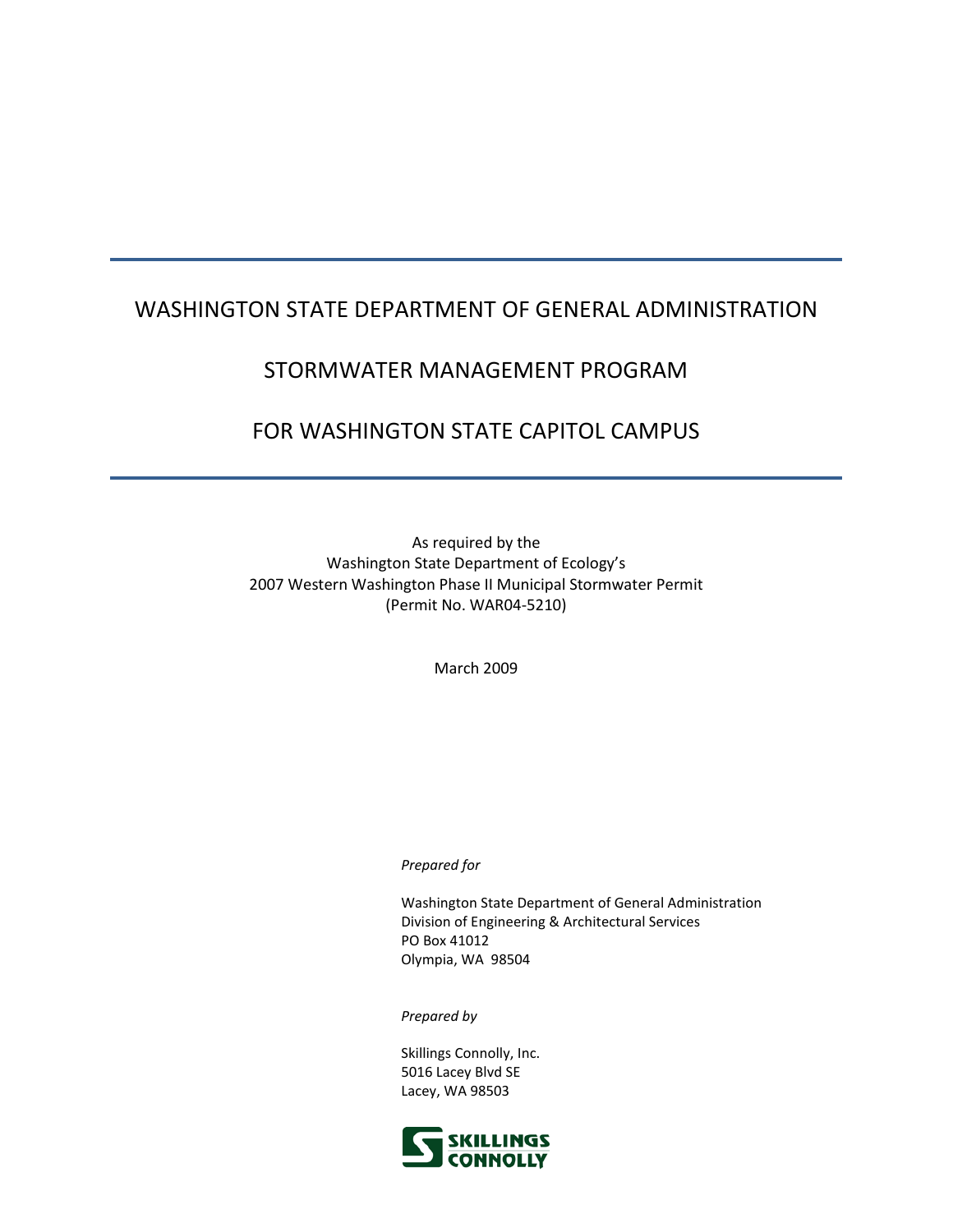# TABLE OF CONTENTS

| 1.  |                                                                       |
|-----|-----------------------------------------------------------------------|
| 2.  |                                                                       |
| 2.1 |                                                                       |
| 2.2 |                                                                       |
| 3.  |                                                                       |
| 3.1 |                                                                       |
| 4.  |                                                                       |
| 4.1 |                                                                       |
| 4.2 |                                                                       |
| 4.3 |                                                                       |
| 4.4 |                                                                       |
| 4.5 |                                                                       |
| 4.6 |                                                                       |
| 5.  |                                                                       |
| 5.1 |                                                                       |
| 5.2 |                                                                       |
| 5.3 |                                                                       |
| 5.4 |                                                                       |
| 5.5 |                                                                       |
| 6.  | POST-CONSTRUCTION STORMWATER MANAGEMENT FOR NEW DEVELOPMENT AND       |
|     |                                                                       |
| 6.1 |                                                                       |
| 6.2 |                                                                       |
| 7.  | POLLUTION PREVENTION AND GOOD HOUSEKEEPING FOR MUNICIPAL OPERATIONS19 |
| 7.1 |                                                                       |
| 7.2 |                                                                       |
| 7.3 |                                                                       |
| 7.4 |                                                                       |
| 8.  |                                                                       |
| 8.1 |                                                                       |
| 8.2 |                                                                       |
| 8.3 |                                                                       |
| 9.  |                                                                       |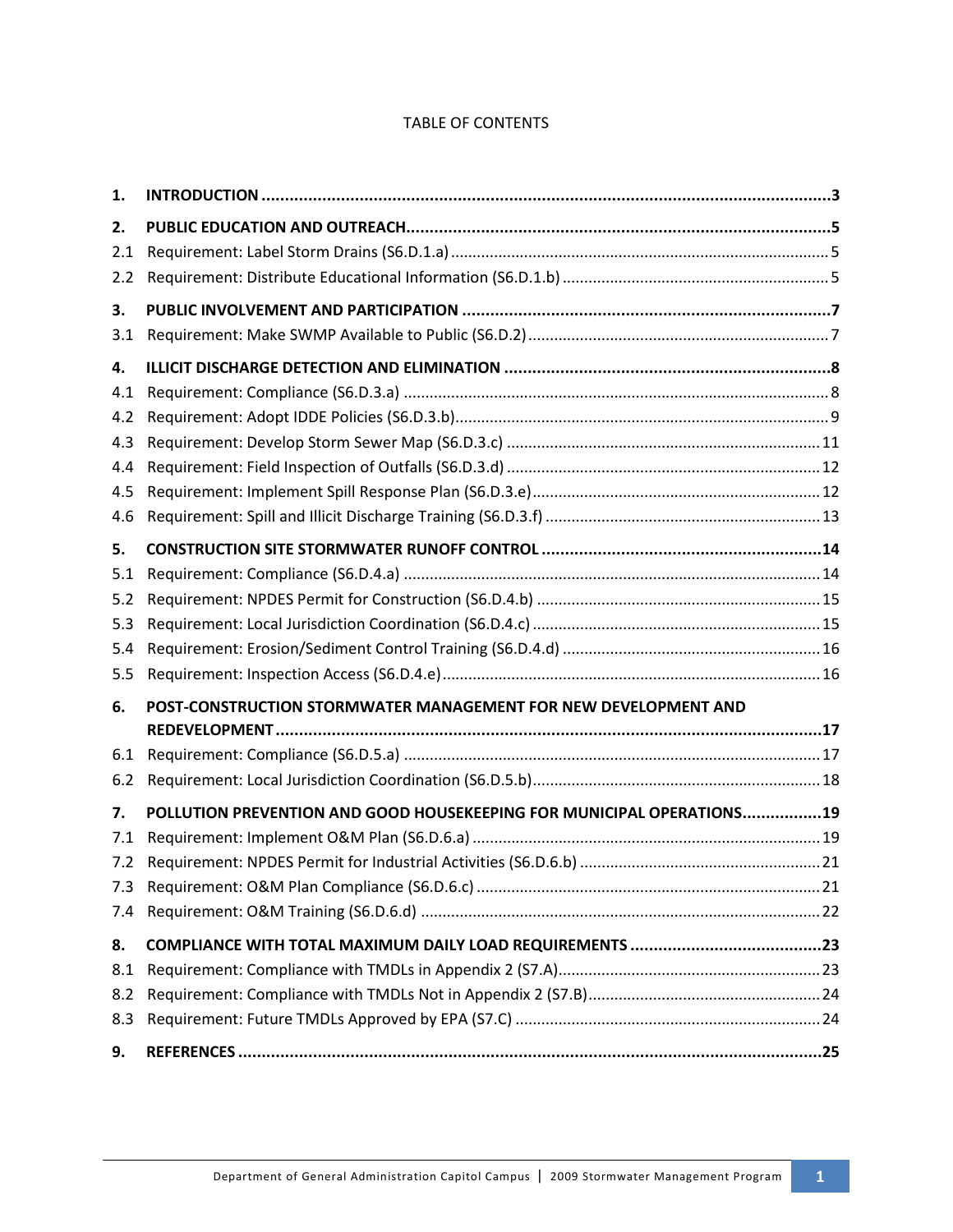### LIST OF FIGURES

|--|

#### LIST OF TABLES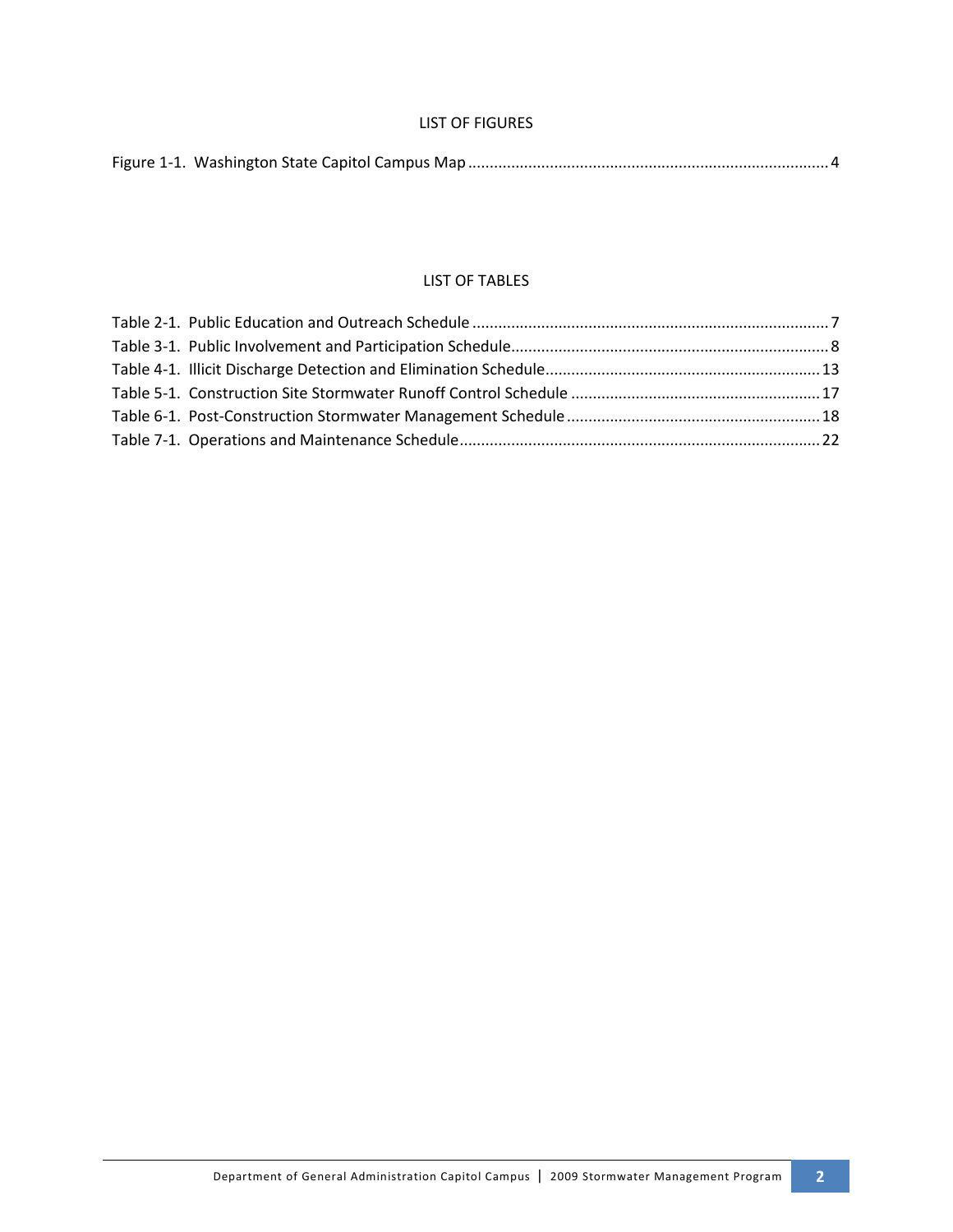# **WASHINGTON STATE DEPARTMENT OF GENERAL ADMINISTRATION PHASE II MUNICIPAL STORMWATER MANAGEMENT PROGRAM FOR WASHINGTON STATE CAPITOL CAMPUS**

In compliance with the provisions of The State of Washington Water Pollution Control Law Chapter 90.48 Revised Code of Washington and The Federal Water Pollution Control Act (The Clean Water Act) Title 33 United States Code, Section 1251 et seq.

# **1. INTRODUCTION**

The purpose of this Stormwater Management Program (SWMP) Plan is to document the Washington State Department of General Administration's (GA) efforts for the Capitol Campus as required by the Western Washington Phase II Municipal Stormwater Permit (Permit). GA received coverage under this Permit by submitting a Notice of Intent (NOI) to the Washington Department of Ecology (Ecology) and receiving a permit number (WAR04-5210) on August 8, 2008.

This SWMP was prepared for the Washington State Capitol Campus, which is defined as:

- *West Capitol Campus* Those state-owned grounds that constitute the state capitol grounds west of Capitol Way, including all of the grounds addressed in the 1928 Olmsted Brothers landscape plan for the state capitol grounds and the state capitol historic district, as designated in the National Register of Historic Places (see Figure 1-1, yellow boundary).
- *East Capitol Campus* Those grounds described in RCW 79.24.500 which includes the campus area north of Maple Park (16<sup>th</sup> Avenue) and south of  $11<sup>th</sup>$  Avenue, east of Capitol Way and west of Interstate 5 and the Interstate 5 entrance to the state capitol.

GA is a secondary permittee to the City of Olympia under this Permit. The term "Secondary Permittees" means drainage, diking, flood control, or diking and drainage districts, ports (other than the Ports of Seattle and Tacoma), public colleges and universities, and any other owners or operators of municipal separate storm sewers located within the municipalities that are listed as permittees in S1.B of the Permit.

GA is coordinating with the City of Olympia to meet Permit requirements. An interlocal agreement is being developed with the City that clearly defines each agency's role and responsibilities. A copy of this agreement will be filed with Ecology. GA is ultimately responsible for meeting Permit requirements, but will coordinate specific efforts with the City of Olympia such as public outreach and education.

The following sections describe the required SWMP components for secondary permittees, per section S6.A.5 of the Permit.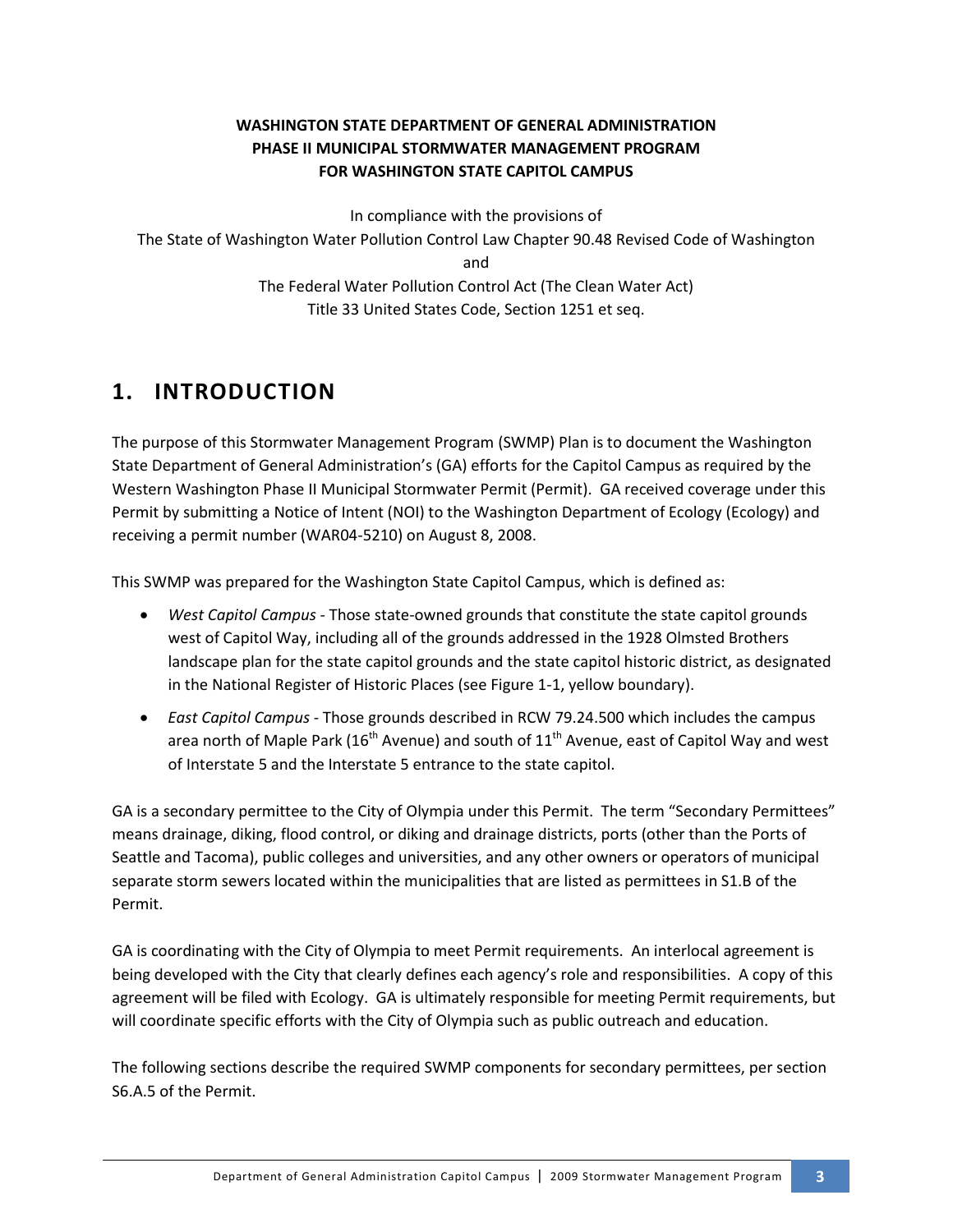**Figure 1-1. Washington State Capitol Campus Map**

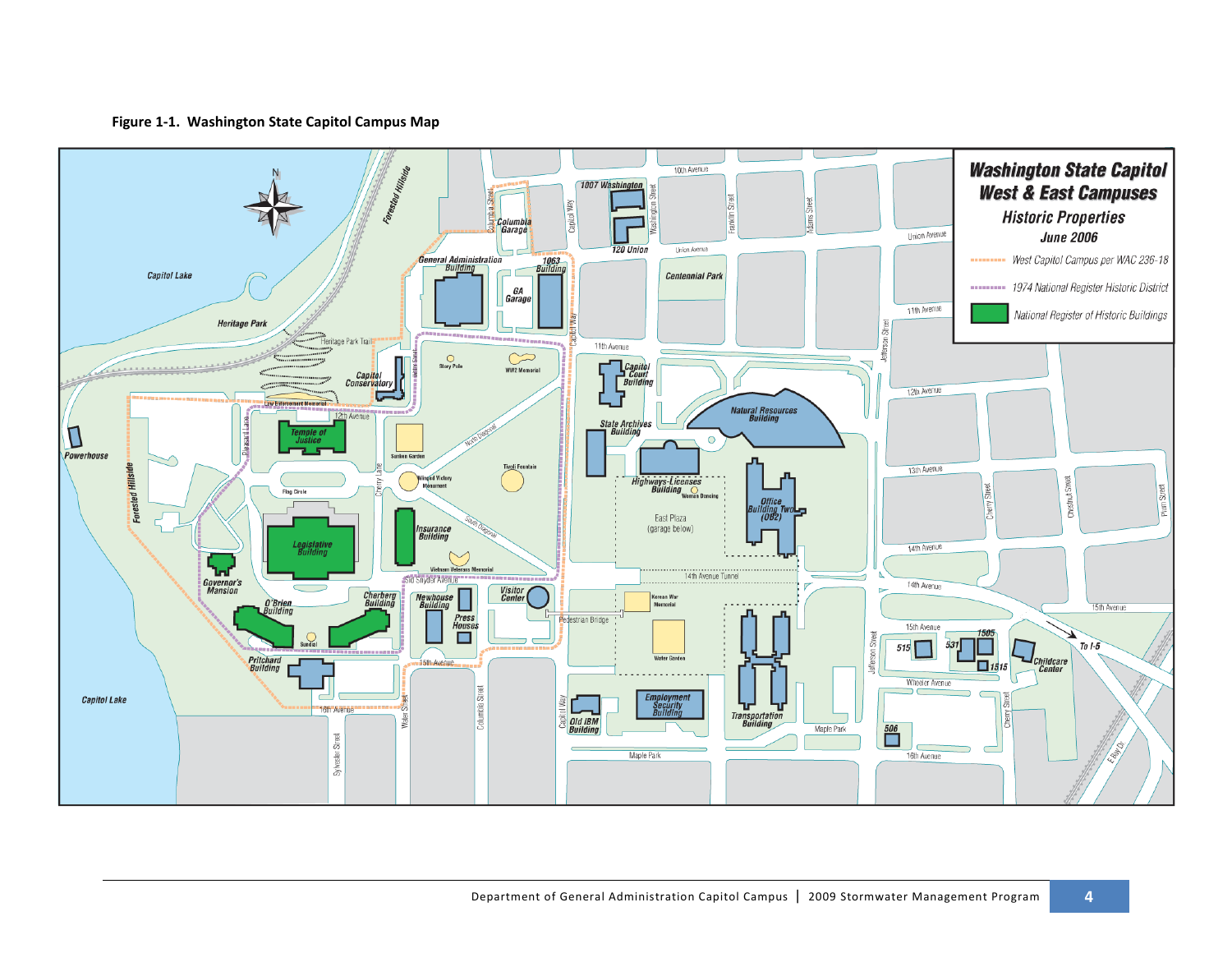# **2. PUBLIC EDUCATION AND OUTREACH**

The SWMP shall include an education program aimed at tenants and visitors. The goal of the education program is to reduce or eliminate behaviors and practices that cause or contribute to adverse stormwater impacts, such as dumping hazardous chemicals down storm drains.

# **2.1 Requirement: Label Storm Drains (S6.D.1.a)**

Storm drain inlets owned and operated by the Secondary Permittee that are located in maintenance yards, in parking lots, along sidewalks, and at pedestrian access points shall be clearly and permanently labeled with the message "Dump no waste" and indicating the point of discharge as a river, lake, bay, or groundwater.

- i. No later than three years from the date of permit coverage, at least 50 percent of these inlets shall be labeled.
- ii. No later than 180 days prior to the expiration date of this Permit, or as established as a condition of coverage by Ecology, all of these inlets shall be labeled.
- iii. As identified during visual inspection and regular maintenance of storm drain inlets per the requirements of S6.D.3.d. and S6.D.6.a.i. below, or as otherwise reported to the Secondary Permittee, any inlet having a label that is no longer clearly visible and/or easily readable shall be re-labeled within 90 days.

# *2.1.1 Current Activities*

GA is in the process of developing a system to label storm drains on the Capitol Campus. Currently, GA has the west half of Capitol Campus' storm drains mapped (see Figure 1-1).

# *2.1.2 Planned Activities*

GA plans to have all storm drains properly labeled no later than August 19, 2011. At least one staff member will be assigned the responsibility of inspecting and labeling storm drains. Ongoing inspection will be conducted to locate faded drain labels and re-label accordingly.

# **2.2 Requirement: Distribute Educational Information (S6.D.1.b)**

Each year beginning no later than three years from the date of permit coverage, public ports, colleges and universities shall distribute educational information to tenants and visitors on the impact of stormwater discharges on receiving waters, and steps that can be taken to reduce pollutants in stormwater runoff. Different combinations of topics shall be addressed each year, and, before the expiration date of this Permit, where relevant, tenants and visitors shall receive educational information about the following topics: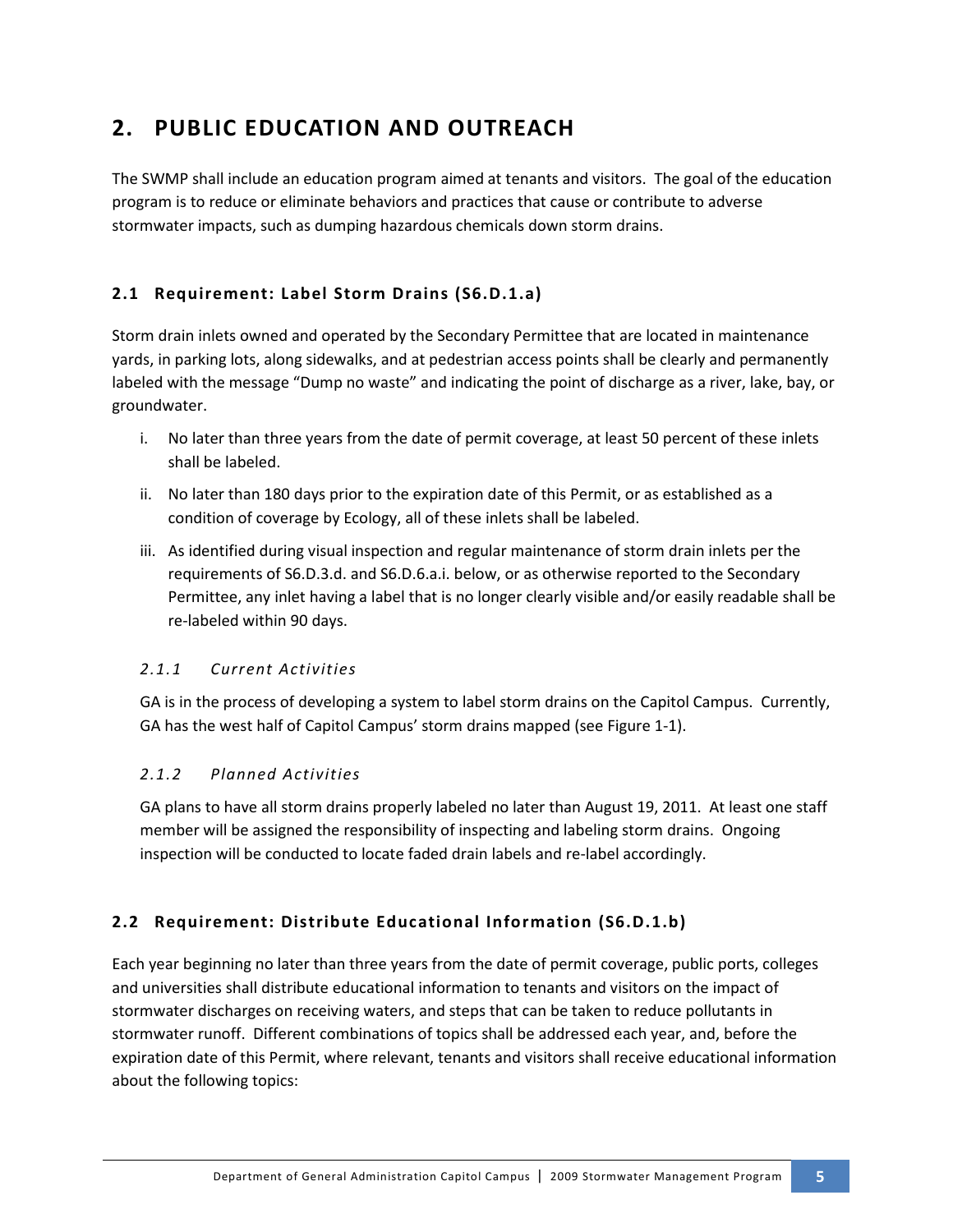- i. How stormwater runoff affects local water bodies.
- ii. Proper use and application of pesticides and fertilizers.
- iii. Benefits of using well-adapted vegetation.
- iv. Alternative equipment washing practices including cars and trucks that minimize pollutants in stormwater.
- v. Benefits of proper vehicle maintenance and alternative transportation choices; proper handling and disposal of vehicle wastes, including the location of hazardous waste collection facilities in the area.
- vi. Hazards associated with illicit connections.
- vii. Benefits of litter control and proper disposal of pet waste.

Compliance with this requirement can be achieved through participation in the local jurisdiction's public education and outreach programs.

# *2.2.1 Current Activities*

GA currently has no formal public outreach and education program regarding stormwater.

# *2.2.2 Planned Activities*

Future educational information will be distributed in cooperation with the City of Olympia, in accordance with the interlocal agreement between agencies. GA plans to post their SWMP and the storm drain map on their website as well as a link to the City of Olympia's SWMP. GA intends to coordinate public outreach and education activities with the City of Olympia. GA's outreach/education efforts may include campus-wide emails to staff detailing the required stormwater topics and/or displaying informational signs at entrances to campus buildings.

The City of Olympia's Storm and Surface Water Program includes two staff members focusing on environmental education and interactions with the local community. The City provides various educational opportunities pertaining to storm and surface water including elementary school classes, guest speakers, group outdoor events, and informational materials. The City also maintains records of their public educational and outreach activities for annual reporting as required under the Permit.

Table 2-1 summarizes the secondary permittee requirement deadlines for public education and outreach.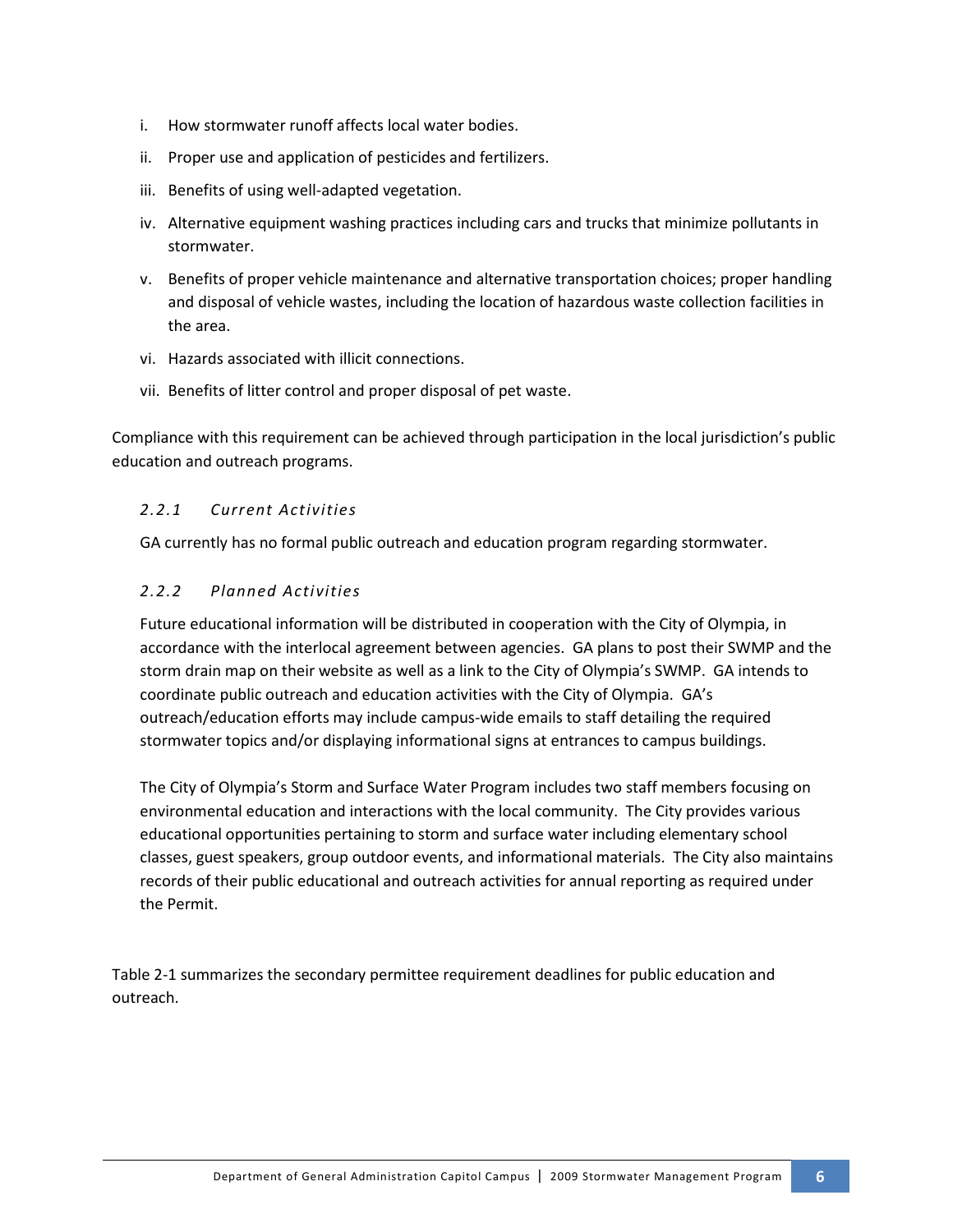|  | <b>Table 2-1. Public Education and Outreach Schedule</b> |  |  |
|--|----------------------------------------------------------|--|--|
|--|----------------------------------------------------------|--|--|

|                | <b>Planned Activity</b>                                                                                                        | <b>Permit Due Dates</b>      |
|----------------|--------------------------------------------------------------------------------------------------------------------------------|------------------------------|
| S6.D.1.a       | <b>Label Storm Drains</b>                                                                                                      |                              |
|                | Label 50% of storm drain inlets with "Dump no waste" and point of<br>discharge                                                 | 2/16/2010                    |
|                | Label remaining storm drain inlets with "Dump no waste" and point of<br>discharge                                              | 8/19/2011                    |
|                | Visually inspect storm drain inlets<br>Re-label inlets as necessary within 90 days of notification that label is<br>unreadable | Ongoing                      |
| S6.D.1.b       | <b>Distribute Educational Information</b>                                                                                      |                              |
|                | Coordinate with City of Olympia (primary permittee) on public<br>education and outreach activities                             | Ongoing                      |
|                | Begin distributing educational information to tenants and visitors                                                             | 2/16/2010                    |
|                | Distribute different topics pertaining to stormwater pollution<br>prevention each year                                         | Annually                     |
|                | Ensure all educational topics listed under S6.D.1.b have been<br>distributed to tenants and visitors                           | 2/15/2012                    |
| S <sub>9</sub> | <b>Reporting</b>                                                                                                               |                              |
|                | Prepare summary of public education and outreach implementation<br>status for inclusion in Annual Report                       | Annually, before<br>March 31 |

# **3. PUBLIC INVOLVEMENT AND PARTICIPATION**

This section discusses ongoing opportunities for public involvement to be included in the SWMP. Opportunities may include advisory councils, watershed committees, participation in developing rate structures, stewardship programs, environmental activities, or other similar activities.

# **3.1 Requirement: Make SWMP Available to Public (S6.D.2)**

No later than 180 days before the expiration date of this Permit, or as established as a condition of coverage by Ecology, each Secondary Permittee shall:

- a. Publish a public notice in the local newspaper and solicit public review of their SWMP.
- b. Make the latest updated version of the SWMP available to the public. If the Secondary Permittee maintains a website, the SWMP shall be posted on the Secondary Permittee's website.

### *3.1.1 Current Activities*

GA is in the process of developing its first SWMP per Ecology's Permit. All large campus capital construction projects go through the State Environmental Policy Act process which includes public notification.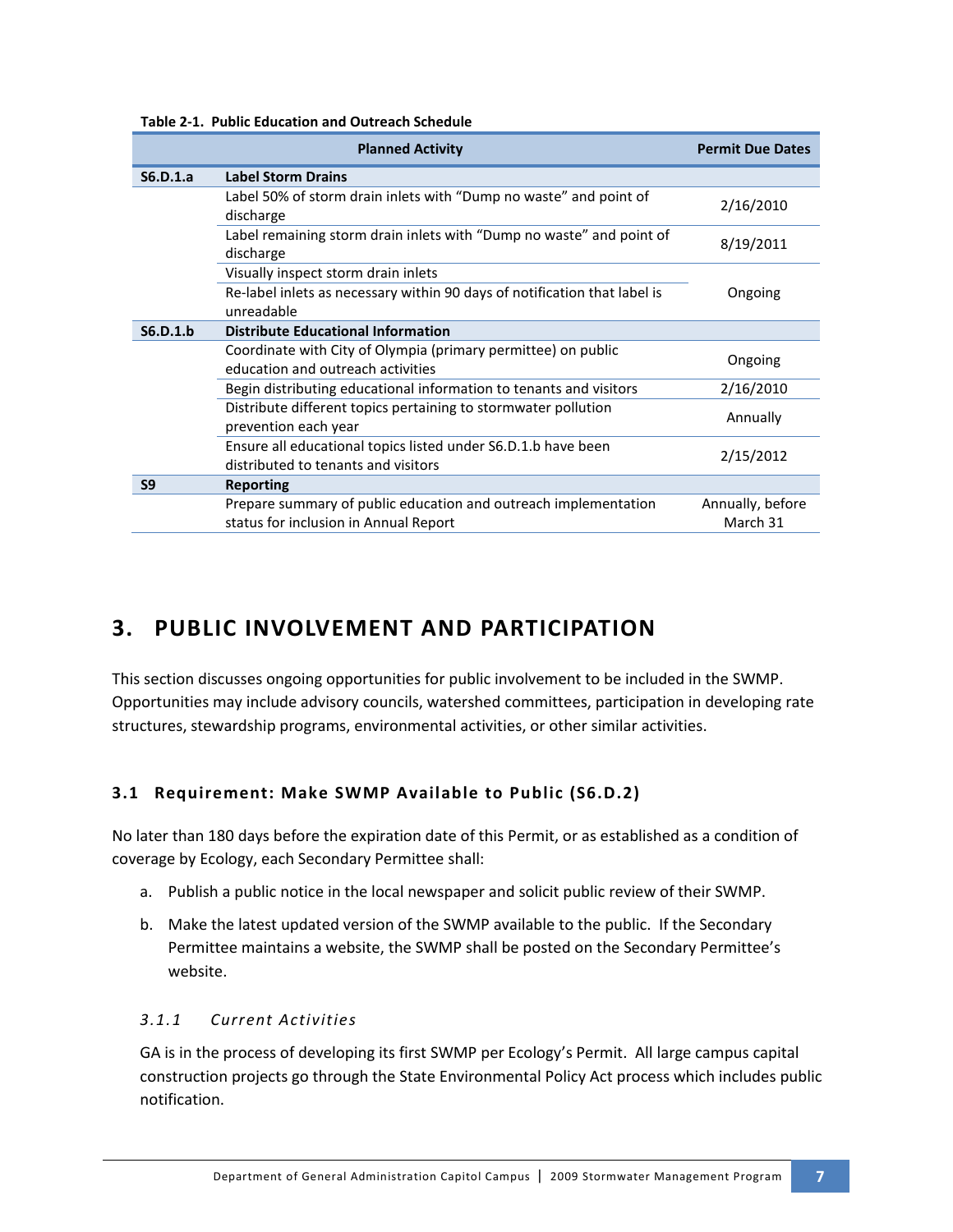# *3.1.2 Planned Activities*

By August 19, 2011, GA will publish a public notice in the local newspaper soliciting public review of the SWMP. The latest updated version of the SWMP shall be made available to the public via posting to the GA website. In addition, GA will look for opportunities to coordinate with the City of Olympia to better inform the public of opportunities to review the SWMP.

|                | <b>Planned Activity</b>                                                                                         | <b>Permit Due Dates</b>      |
|----------------|-----------------------------------------------------------------------------------------------------------------|------------------------------|
| <b>S6.D.2</b>  | <b>Make SWMP Available to Public</b>                                                                            |                              |
|                | Coordinate with City of Olympia (primary permittee) on public<br>involvement and participation activities       | Ongoing                      |
|                | Publish a public notice in local newspaper soliciting public review of<br>current SWMP                          | 8/19/2011                    |
|                | Post the SWMP document on GA's website                                                                          | 8/19/2011                    |
|                | Provide email address for public to submit comments on SWMP in<br>newspaper and on GA's website                 | 8/19/2011                    |
| S <sub>9</sub> | Reporting                                                                                                       |                              |
|                | Prepare summary of public involvement and participation<br>implementation status for inclusion in Annual Report | Annually, before<br>March 31 |

| Table 3-1. Public Involvement and Participation Schedule |
|----------------------------------------------------------|
|----------------------------------------------------------|

# **4. ILLICIT DISCHARGE DETECTION AND ELIMINATION**

This section reviews the Permit's requirements for illicit discharge detection and elimination (IDDE). Efforts to meet these requirements are summarized, including GA's ongoing program to detect and remove illicit connections, discharges and improper disposal into stormwater inlets.

# **4.1 Requirement: Compliance (S6.D.3.a)**

From the date of permit coverage, comply with all relevant ordinances, rules, and regulations of the local jurisdiction(s) in which the Secondary Permittee is located that govern non-stormwater discharges.

### *4.1.1 Current Activities*

GA is currently in compliance with all relevant ordinances, rules, and regulations of the local jurisdiction (City of Olympia) governing non-stormwater discharges.

# *4.1.2 Planned Activities*

GA will continue to comply with local ordinances, rules, and regulations that govern non-stormwater discharges.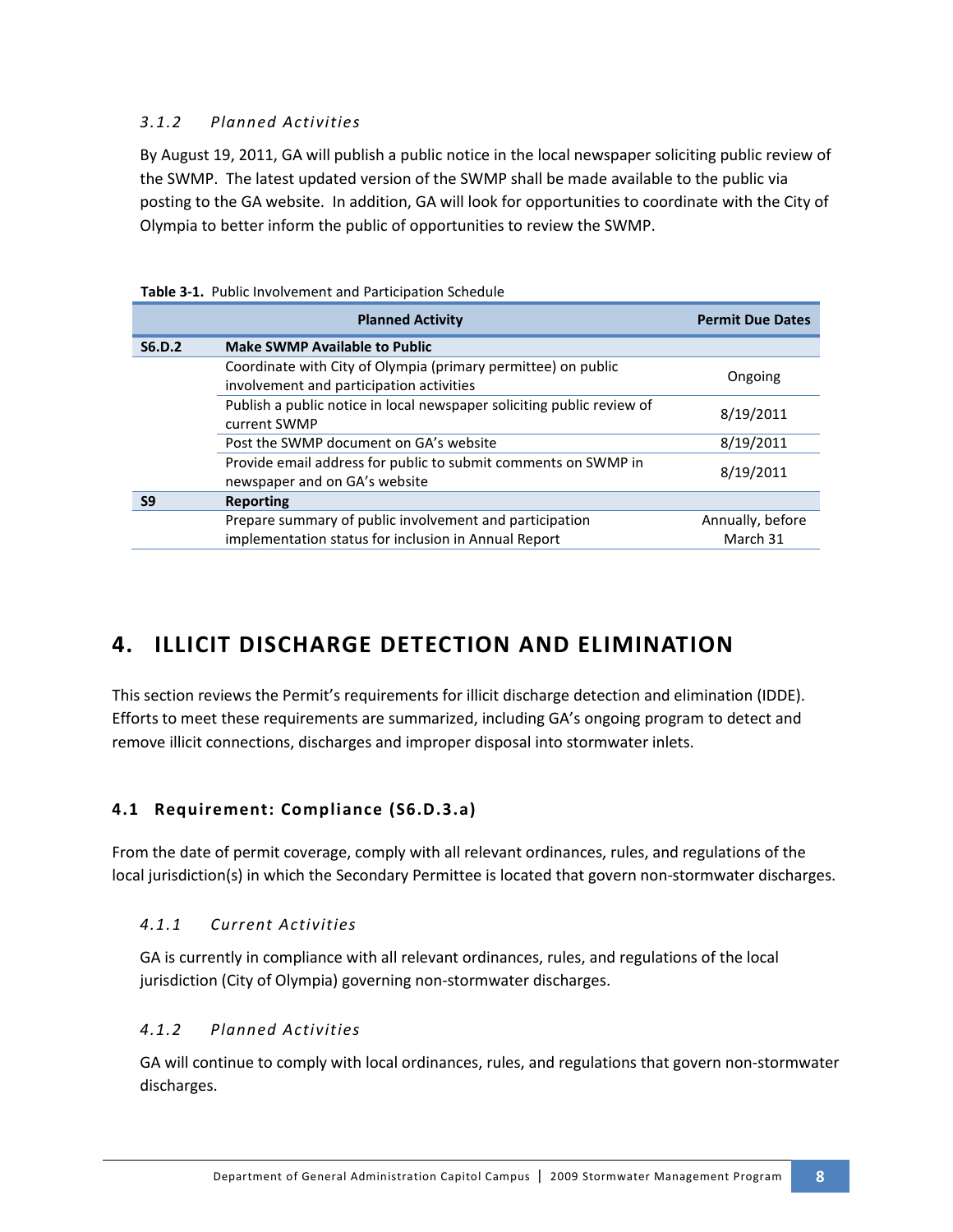# **4.2 Requirement: Adopt IDDE Policies (S6.D.3.b)**

No later than one year from the date of permit coverage, develop and adopt appropriate policies prohibiting illicit discharges and illegal dumping, and identify possible enforcement mechanisms for those policies. No later than eighteen months from the date of permit coverage, develop and implement an enforcement plan using these mechanisms to ensure compliance with illicit discharge policies. These policies shall address, at a minimum: illicit connections; non-stormwater discharges as defined below; and spilling, dumping, or otherwise improperly disposing of: hazardous materials, pet waste, and litter.

- i. Non-stormwater discharges covered by another NPDES permit and discharges from emergency fire fighting activities are allowed in the municipal separate storm sewer system in accordance with S2 *Authorized Discharges*.
- ii. The policies do not need to prohibit the following categories of non-stormwater discharges:
	- Diverted stream flows
	- Rising ground waters
	- Uncontaminated ground water infiltration (as defined at 40 CFR 35.2005(20))
	- Uncontaminated pumped ground water
	- Foundation drains
	- Air conditioning condensation
	- Irrigation water from agricultural sources that is commingled with urban stormwater
	- Springs
	- Water from crawl space pumps
	- Footing drains
	- Flows from riparian habitats and wetlands
- iii. The policies shall prohibit the following categories of non-stormwater discharges unless the stated conditions are met:
	- Discharges from potable water sources, including water line flushing, hyperchlorinated water line flushing, fire hydrant system flushing, and pipeline hydrostatic test water. Planned discharges shall be de-chlorinated to a concentration of 0.1 ppm or less, pHadjusted if necessary, and volumetrically and velocity controlled to prevent resuspension of sediments in the municipal separate storm sewer system.
	- Discharges from lawn watering and other irrigation runoff. These discharges shall be minimized through, at a minimum, public education activities and water conservation efforts conducted by the Secondary Permittee and/or the local jurisdiction.
	- Dechlorinated swimming pool discharges. The discharges shall be dechlorinated to a concentration of 0.1 ppm or less, pH-adjusted and reoxygenated if necessary, and volumetrically and velocity controlled to prevent resuspension of sediments in the municipal separate storm sewer system. Swimming pool cleaning wastewater and filter backwash shall not be discharged to the municipal separate storm sewer system.
	- Street and sidewalk wash water, water used to control dust, and routine external building wash down that does not use detergents. The Secondary Permittee shall reduce these discharges through, at a minimum, public education activities and/or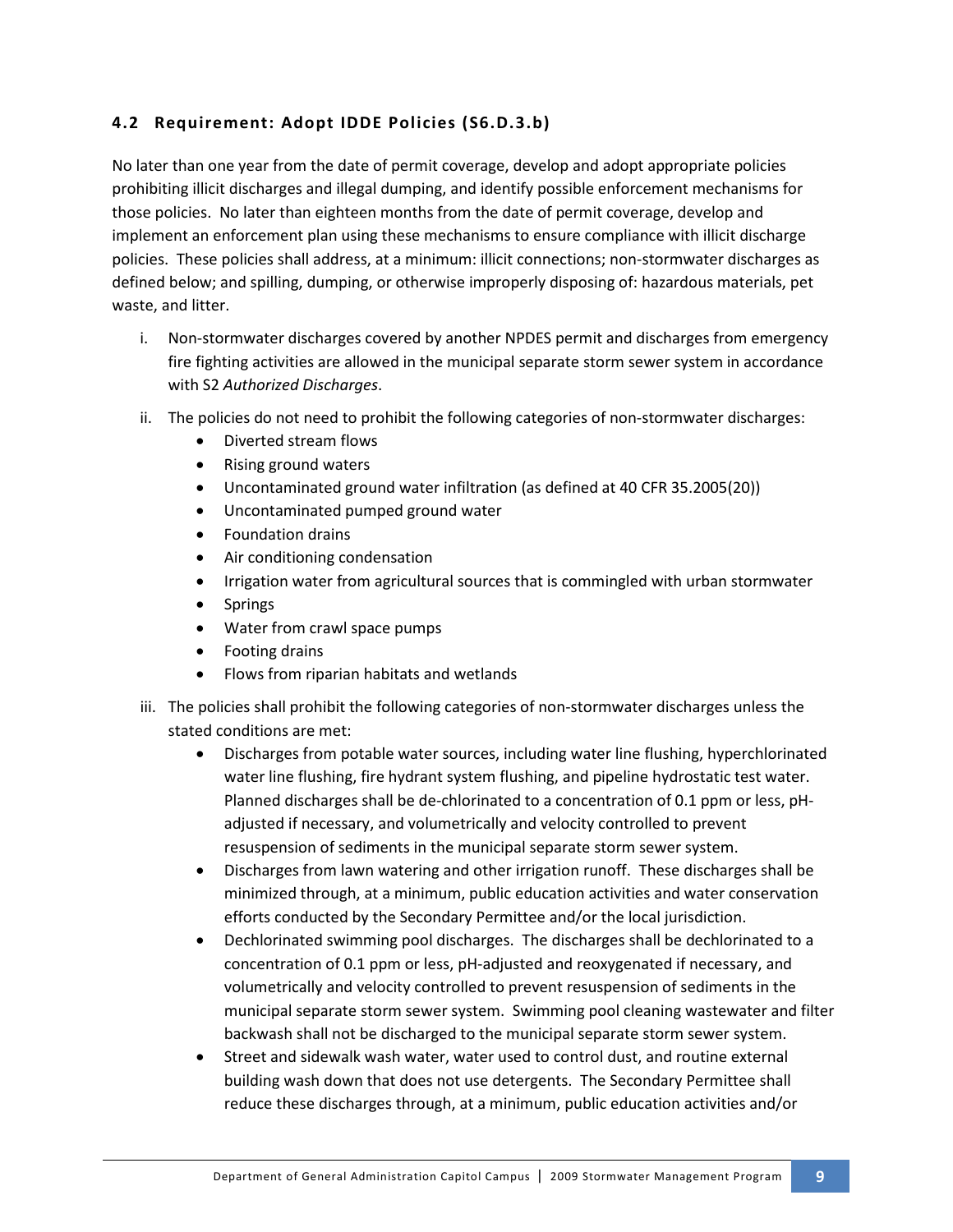water conservation efforts conducted by the Secondary Permittee and/or the local jurisdiction. To avoid washing pollutants into the municipal separate storm sewer system, the Secondary Permittee shall minimize the amount of street wash and dust control water used. At active construction sites, street sweeping shall be performed prior to washing the street.

- Other non-stormwater discharges shall be in compliance with the requirements of a stormwater pollution prevention plan reviewed by the Permittee which addresses control of such discharges.
- iv. The Secondary Permittee's SWMP shall, at a minimum, address each category in iii above in accordance with the conditions stated therein.
- v. The SWMP shall further address any category of discharges in *ii* or *iii* above if the discharge is identified as a significant source of pollutants to waters of the State.

# *4.2.1 Current Activities*

GA is the process of coordinating with the City of Olympia to adopt policies prohibiting illicit discharges and illegal dumping, and identifying enforcement mechanisms for those policies. GA's current activities pertaining to non-stormwater discharges are outlined below.

*Discharges from potable water sources -* Fire hydrant flushing - GA currently has no systematic program for hydrant flushing.

*Discharges from lawn watering and other irrigation runoff -* GA's Sustainability Plan, dated October 31, 2008, outlines goals for reducing the use of potable water for GA-managed grounds by half by 2010. GA almost reached this goal in 2008, and will therefore surpass their original goal. GA will continue to implement further water conservation recommendations to reduce the amount of water used for irrigation.

GA's Sustainability Plan (2008) also details methods of communicating water conservation practices to staff. Sustainable information, practices and procedures are shared with Facility Coordinators at quarterly meetings. These topics are also discussed in staff meetings. GA also recently hired a Resource Conservation Manager for the Capitol Campus to implement ways to reduce water consumption. GA's Integrated Pest Management Plan, Pilot Project for Campus Composting, and the West Campus Landscape Master Plan all discuss ways of conserving water and limiting chemical use.

*Street, building and sidewalk wash water -* GA does not utilize detergents when washing streets, buildings and sidewalks. Sidewalks are only washed if a safety concern presents itself. GA pressure washes parking garage stairs and Legislature Building steps as part of preventative maintenance. Appropriate best management practices (BMPs) are followed.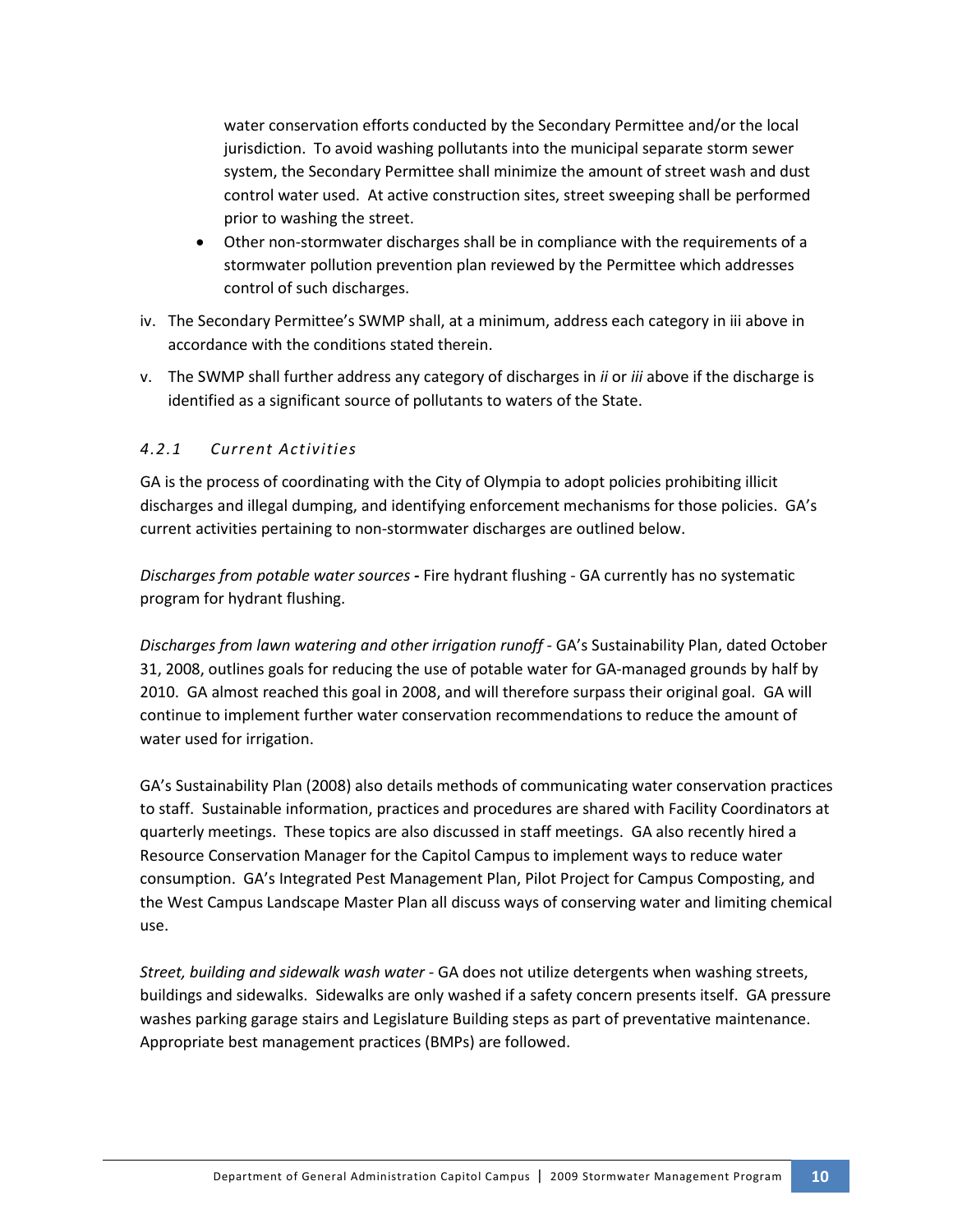*Other non-stormwater discharges -* GA's activities on the Capitol Campus also include fire system testing and draining dry systems. When GA last tested the fire systems, the water was sent to LOTT, not into GA's stormwater system.

# *4.2.2 Planned Activities*

GA plans to adopt the City of Olympia's IDDE policies and enforcement procedures in accordance with the interlocal agreement between agencies. The City of Olympia's 2008 SWMP indicates that Olympia has not yet reached full implementation of its IDDE program. The program shall address: illicit connections, non-stormwater discharges and spilling, dumping, or otherwise improperly disposing of hazardous materials, pet waste, and litter.

The City of Olympia's SWMP addresses non-stormwater discharges as indicated below.

*Discharges from potable water sources -* GA has a spill response plan (entitled Hazardous Materials Management Emergency Action Plan) in place and plans to update it to include a discussion of discharges from potable water sources (i.e. hydrant use during fires). GA plans to utilize socks on hydrants to reduce velocity during flushing. GA also plans to coordinate with the City of Olympia on how to handle water dechlorination prior to release to a stormwater system.

*Discharges from lawn watering and other irrigation runoff -* This is addressed through GA's Drinking Water Utility's Water Conservation Program, which provides water audits, conservation incentives, and technical assistance in irrigation-related water use.

*Street, building and sidewalk wash water -* Wash water is regulated by Olympia Municipal Code 13.16.030. GA plans to put socks in catch basins and/or blow water into turf to control wash water entering the stormwater system.

*Other non-stormwater discharges -* Other non-stormwater discharges are regulated by Olympia Municipal Code 13.16.030.

# **4.3 Requirement: Develop Storm Sewer Map (S6.D.3.c)**

No later than 180 days before the expiration date of this Permit, or as established as a condition of coverage by Ecology, develop a storm sewer system map showing the locations of all known storm drain outfalls, labeled receiving waters and delineated areas contributing runoff to each outfall. Make the map (or completed portions of the map) available on request to the Department and/or to other Permittees or Secondary Permittees. The preferred, but not required, format of submission will be an electronic format with fully described mapping standards. An example description is provided on Ecology WebPages.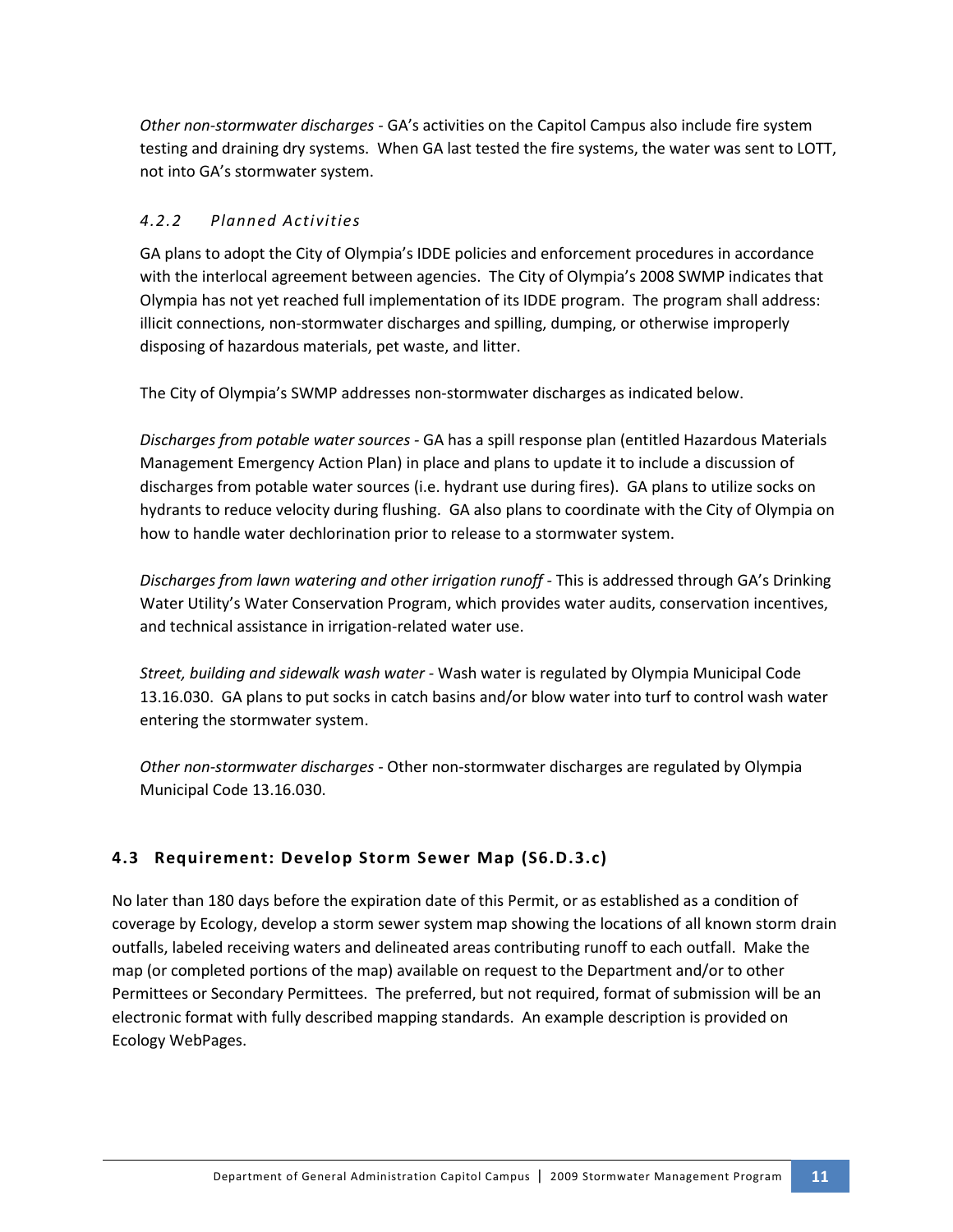# *4.3.1 Current Activities*

GA has completed surveying the West Capitol Campus storm sewer system. Some of the storm sewer system within the East Capitol Campus is available in GA's archives. Once all survey data is collected, a complete storm sewer system map will be prepared in electronic format (AutoCAD).

# *4.3.2 Planned Activities*

GA will continue to add to the map, including labeled receiving waters and delineated areas contributing runoff to each outfall. GA will attempt to complete mapping of the East Capitol Campus, pending funding from the Legislature.

# **4.4 Requirement: Field Inspection of Outfalls (S6.D.3.d)**

Conduct field inspections and visually inspect for illicit discharges at all known outfalls that discharge to surface waters. Visually inspect at least one third (on average) of all known outfalls each year beginning no later than two years from the date of permit coverage. Develop and implement procedures to identify and remove any illicit discharges. Keep records of inspections and follow-up activities.

# *4.4.1 Current Activities*

GA has visually inspected one third of the storm drain outfalls for illicit discharges. Illicit discharge is wastewater that enters the stormwater system without being treated, and it occurs as a result of improper connections in the wastewater system. GA has three outfalls on campus: one outfall that is tight-lined to the LOTT system and two outfalls into Capitol Lake. One outfall into Capitol Lake is located west of the O'Brien Building and the other is located north of the Governor's Mansion ("powerhouse outfall"). The "powerhouse outfall" was inspected in January and had high volumes that appeared clean and clear.

# *4.4.2 Planned Activities*

GA will inspect at least one of its three stormwater outfalls each year. Records shall be kept of inspections and follow-up activities.

# **4.5 Requirement: Implement Spill Response Plan (S6.D.3.e)**

No later than 180 days before the expiration date of this Permit, or as established as a condition of coverage by Ecology, develop and implement a spill response plan that includes coordination with a qualified spill responder.

# *4.5.1 Current Activities*

GA has a spill response plan in place that outlines procedures for handling hazardous materials in emergency situations.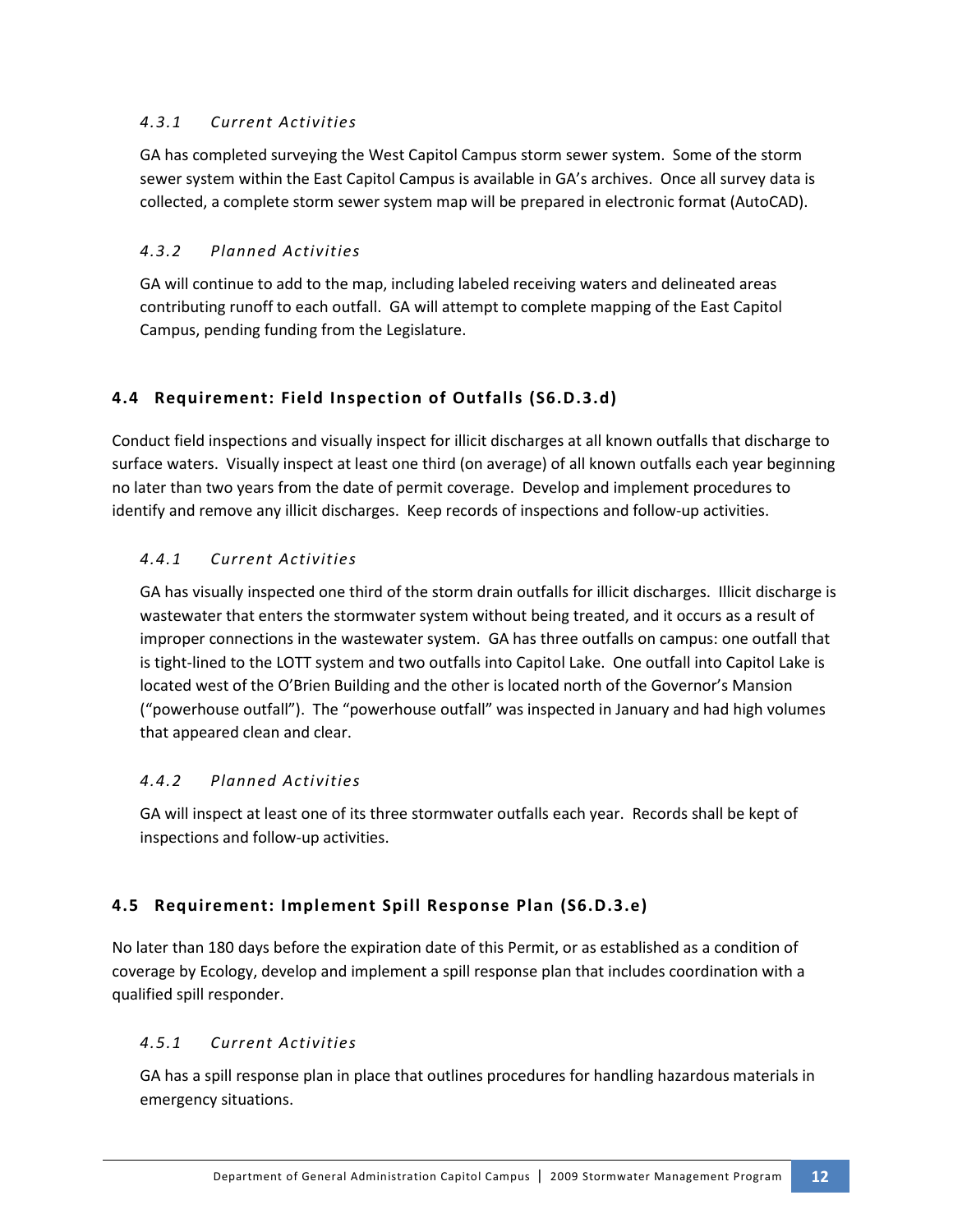### *4.5.2 Planned Activities*

By August 19, 2011, GA will review and update their current spill response plan. The spill response plan will include coordination with a qualified spill responder.

# **4.6 Requirement: Spill and Illicit Discharge Training (S6.D.3.f)**

Provide staff training or coordinate with existing training efforts to educate relevant staff on proper BMPs for preventing spills and illicit discharges. This training will also include information on how to identify an illicit discharge. All relevant staff shall be trained.

### *4.6.1 Current Activities*

GA staff is provided with the current spill response plan to inform them of proper procedures for handling hazardous materials in emergency situations.

### *4.6.2 Planned Activities*

GA will provide spill and illicit discharge training to relevant staff as appropriate.

|                 | <b>Planned Activity</b>                                                                                                                              | <b>Permit Due Dates</b> |
|-----------------|------------------------------------------------------------------------------------------------------------------------------------------------------|-------------------------|
| S6.D.3.a        | Compliance                                                                                                                                           |                         |
|                 | Coordinate with City of Olympia (primary permittee) on compiling<br>relevant ordinances, rules and regulations governing non-stormwater<br>discharge | 2/16/2007               |
|                 | Review relevant ordinances, rules and regulations governing non-<br>stormwater discharges                                                            | (Ongoing)               |
|                 | Determine necessary efforts to reach compliance status                                                                                               |                         |
| S6.D.3.b        | <b>Adopt IDDE Policies</b>                                                                                                                           |                         |
|                 | Work with City of Olympia to develop and adopt policies prohibiting<br>illicit discharges and illegal dumping                                        | 2/16/2008               |
|                 | Work with City of Olympia to Identify enforcement mechanisms for<br>policies                                                                         |                         |
|                 | Develop and implement an enforcement plan to ensure compliance<br>with IDDE policies                                                                 | 6/17/2008               |
|                 | Ensure GA's SWMP addresses each category in S6.D.3.b.iii                                                                                             | 8/19/2011               |
|                 | Ensure GA's SWMP addresses any category of discharges in S6.D.3.b. ii<br>or S6.D.3.b.iii that are significant sources of pollutants                  | 8/19/2011               |
| <b>S6.D.3.c</b> | <b>Develop Storm Sewer Map</b>                                                                                                                       |                         |
|                 | Locate all storm drain outfalls                                                                                                                      |                         |
|                 | Delineate areas contributing runoff to each outfall                                                                                                  | 8/19/2011               |
|                 | Develop storm sewer system map with outfall locations, receiving                                                                                     |                         |
|                 | waters, and areas contributing runoff                                                                                                                |                         |
|                 | Make map available on request                                                                                                                        |                         |
| S6.D.3.d        | <b>Field Inspection of Outfalls</b>                                                                                                                  |                         |
|                 | Begin annual visual inspection of outfalls for illicit discharges                                                                                    | 2/16/2009               |

**Table 4-1. Illicit Discharge Detection and Elimination Schedule**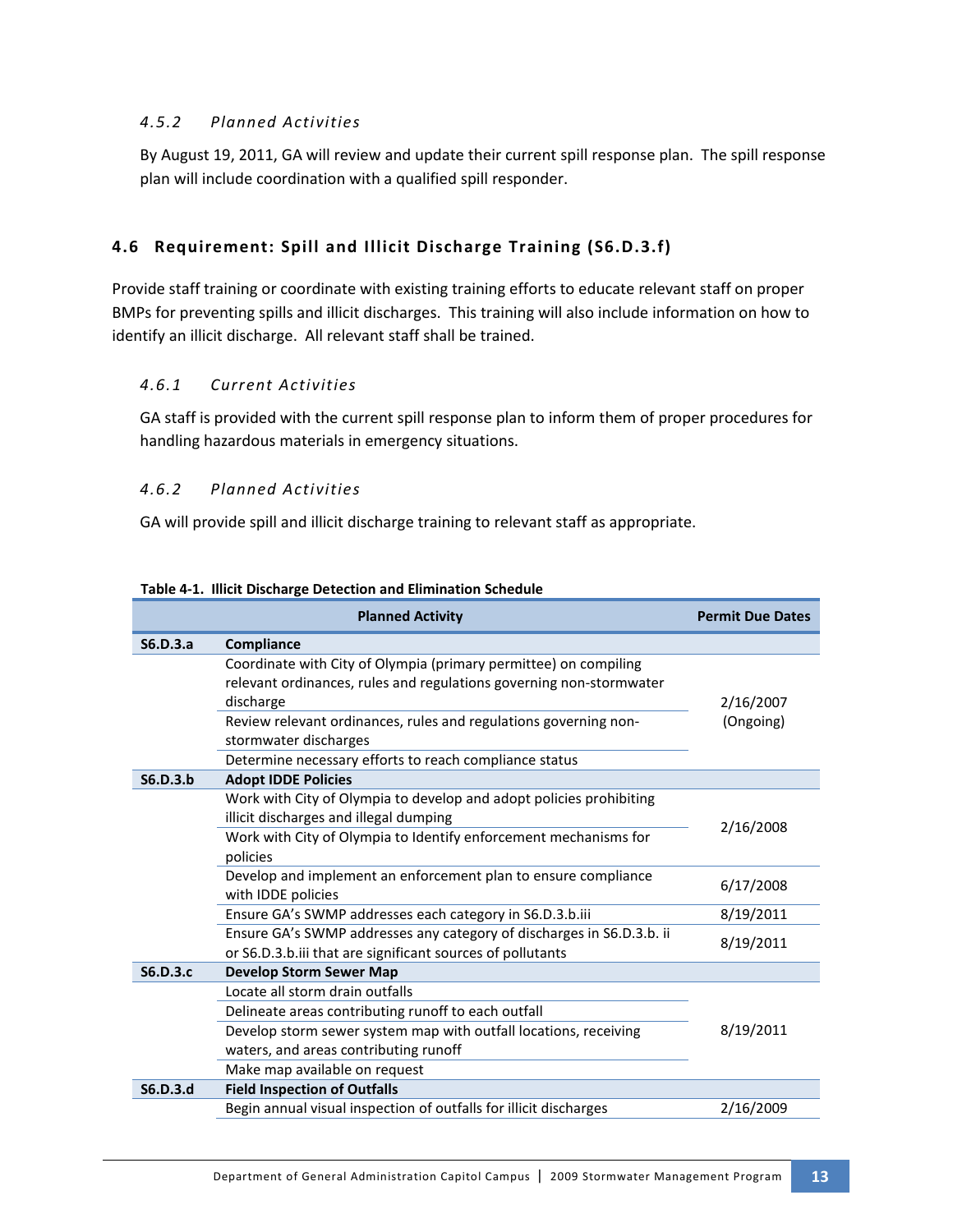|                | <b>Planned Activity</b>                                                           | <b>Permit Due Dates</b>      |
|----------------|-----------------------------------------------------------------------------------|------------------------------|
|                | Develop and implement procedures to identify and remove any illicit<br>discharges | 2/16/2009                    |
|                | Keep records of outfall inspections and follow-up activities                      | Annually                     |
|                | Complete inspection of 1/3 of outfalls                                            | 2/16/2010                    |
|                | Complete inspection of another 1/3 of outfalls                                    | 2/16/2011                    |
|                | Complete inspection of remaining 1/3 of outfalls                                  | 2/16/2012                    |
| S6.D.3.e       | <b>Implement Spill Response Plan</b>                                              |                              |
|                | Review GA's spill response plan                                                   |                              |
|                | If necessary, update spill response plan                                          | 8/19/2011                    |
| S6.D.3.f       | <b>Spill and Illicit Discharge Training</b>                                       |                              |
|                | Define training needs                                                             |                              |
|                | Review existing staff training efforts regarding spills and illicit               | Ongoing                      |
|                | discharges                                                                        |                              |
|                | Provide training opportunities to all relevant staff                              |                              |
| S <sub>9</sub> | <b>Reporting</b>                                                                  |                              |
|                | Prepare summary of IDDE program status for inclusion in Annual Report             | Annually, before<br>March 31 |

#### **Table 4-1. Illicit Discharge Detection and Elimination Schedule**

# **5. CONSTRUCTION SITE STORMWATER RUNOFF CONTROL**

This section describes relevant rules and regulations associated with construction phase stormwater pollution prevention, as well as coordination with applicable agencies regarding inspection, training and BMPs.

# **5.1 Requirement: Compliance (S6.D.4.a)**

Comply with all relevant ordinances, rules, and regulations of the local jurisdiction(s) in which the Secondary Permittee is located that govern construction phase stormwater pollution prevention measures.

# *5.1.1 Current Activities*

GA is in compliance with relevant ordinances, rules, and regulations that govern construction phase stormwater pollution prevention measures. All construction activities on GA's Capitol Campus follow prescribed BMPs as provided in Ecology's Stormwater Manual and City of Olympia Municipal Code.

# *5.1.2 Planned Activities*

Per GA's interlocal agreement, future construction site stormwater runoff control will be coordinated with the City of Olympia. Olympia's Municipal Code includes mechanisms to address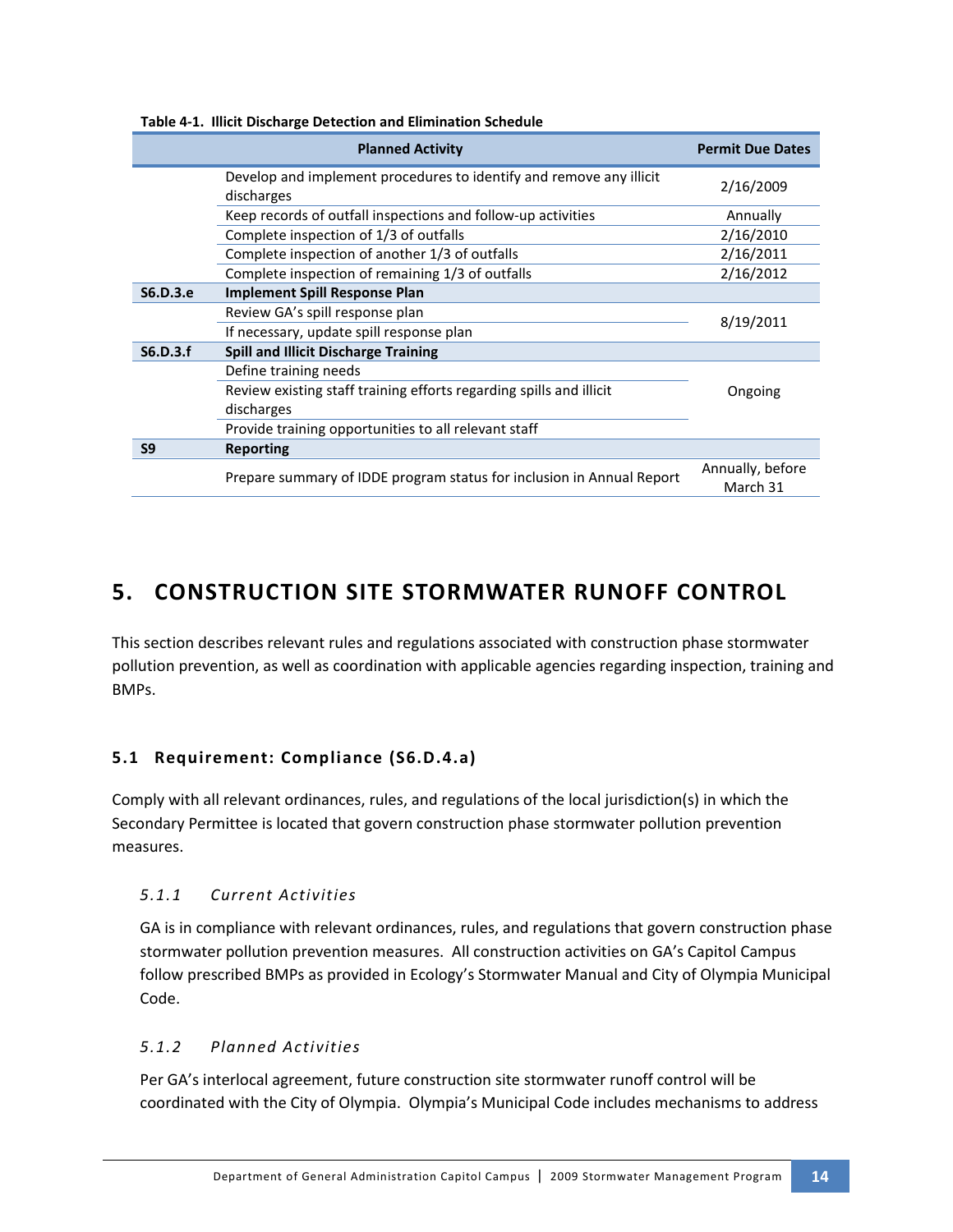runoff from new development, redevelopment and construction sites. These mechanisms include following guidance provided in:

- The adopted Drainage Design and Erosion Control Manual for Olympia, 2005 Edition (OMC 13.16.017)
- The provisions to prevail in event of conflict, as established by OMC 13.16.018, which state that the adopted Drainage Design and Erosion Control Manual shall prevail over any current ordinances, development standards and/or policies should a conflict occur.
- OMC 13.16.020 which states that prior to stormwater runoff being discharged, the parcel owner must obtain a permit from Olympia's Community Planning and Development Department.
- OMC 13.16.040 which states that no work generating runoff can occur without the approval and inspection of the Olympia Department of Public Works.

# **5.2 Requirement: NPDES Permit for Construction (S6.D.4.b)**

For all construction projects under the control of the Secondary Permittee which, require a construction stormwater permit, Secondary Permittees shall obtain coverage under the NPDES General Permit for Stormwater Discharges Associated with Construction Activities or an alternative individual NPDES permit prior to discharging construction related stormwater.

# *5.2.1 Current Activities*

For all construction projects requiring a construction stormwater permit, GA obtains coverage under the NPDES General Permit Stormwater Discharges Associated with Construction Activities or alternative permit prior to discharging construction related stormwater.

# *5.2.2 Planned Activities*

GA plans to continue obtaining required permits for all construction projects and implementing appropriate stormwater BMPs.

# **5.3 Requirement: Local Jurisdiction Coordination (S6.D.4.c)**

Coordinate with the local jurisdiction regarding projects owned and operated by other entities which discharge into the Secondary Permittee's municipal separate storm sewer system, to assist the local jurisdiction with achieving compliance with all relevant ordinances, rules, and regulations of the local jurisdiction(s).

# *5.3.1 Current Activities*

To GA's knowledge, there are no off-site entities discharging to GA's municipal separate storm sewer system.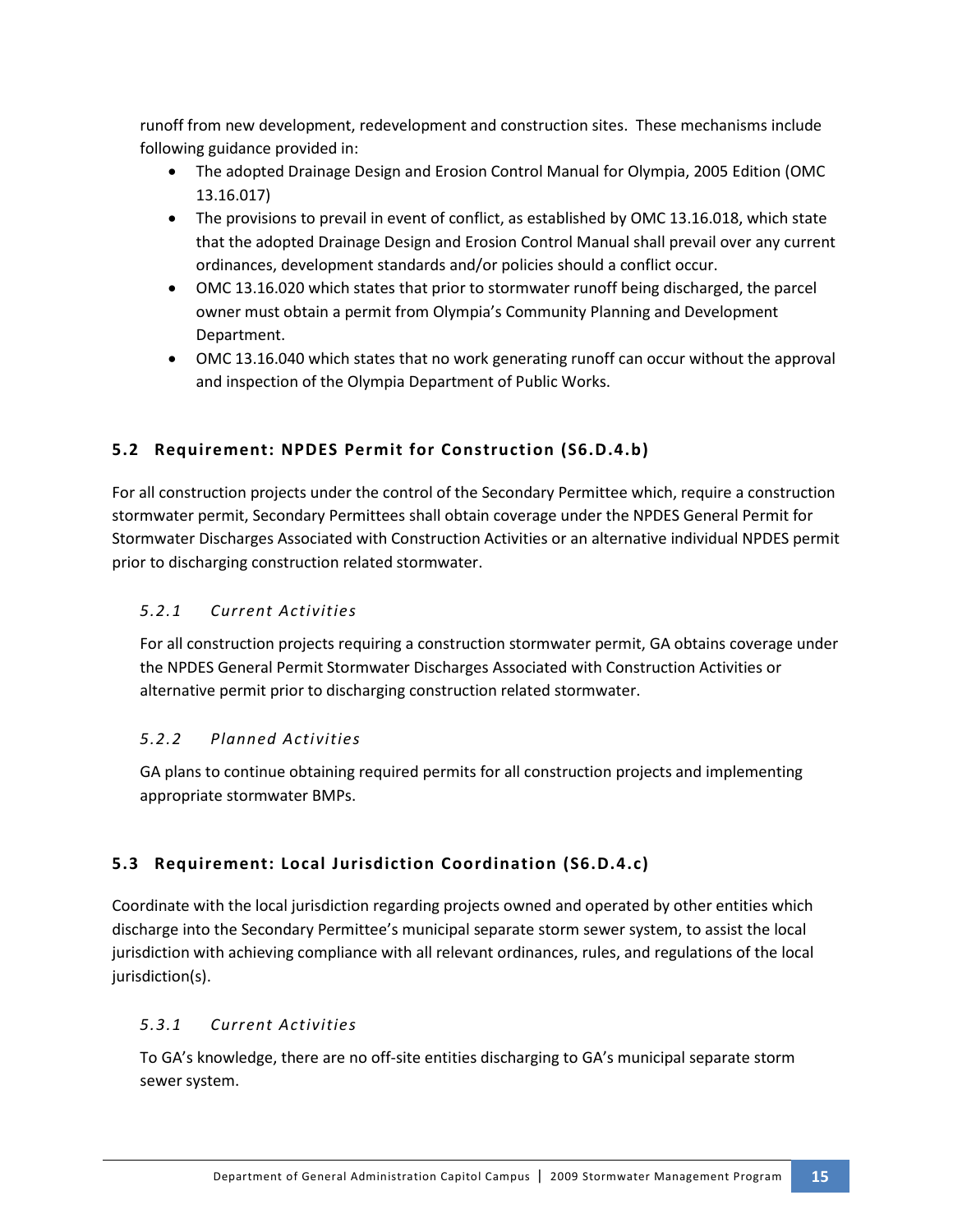### *5.3.2 Planned Activities*

GA plans to evaluate whether off-site entities are discharging to their municipal separate storm sewer system once mapping of the east campus is complete. GA also plans to communicate with the City of Olympia about off-site discharges into GA's municipal separate storm sewer system.

# **5.4 Requirement: Erosion/Sediment Control Training (S6.D.4.d)**

Provide training or coordinate with existing training efforts to educate relevant staff in erosion and sediment control BMPs and requirements, or hire trained contractors to perform the work.

### *5.4.1 Current Activities*

GA performs small-scale operations and maintenance (O&M) work on campus that involve disturbing land, i.e. digging up an irrigation box. GA currently provides staff training for operations and maintenance staff regarding BMPs for this work.

### *5.4.2 Planned Activities*

GA plans to continue to implement appropriate BMPs regarding erosion and sediment control (i.e. covering dirt piles, using silt fences, etc.) for their maintenance activities. GA will train relevant staff in this practice as appropriate.

# **5.5 Requirement: Inspection Access (S6.D.4.e)**

Coordinate as requested with the Department or the local jurisdiction to provide access for inspection of construction sites or other land disturbances, which are under the control of the Secondary Permittee during the active grading and/or construction period.

### *5.5.1 Current Activities*

Access for inspection of construction sites is being done on project-by project basis.

### *5.5.2 Planned Activities*

GA will continue to coordinate with local jurisdictions or Ecology to access Capitol Campus construction sites for inspection.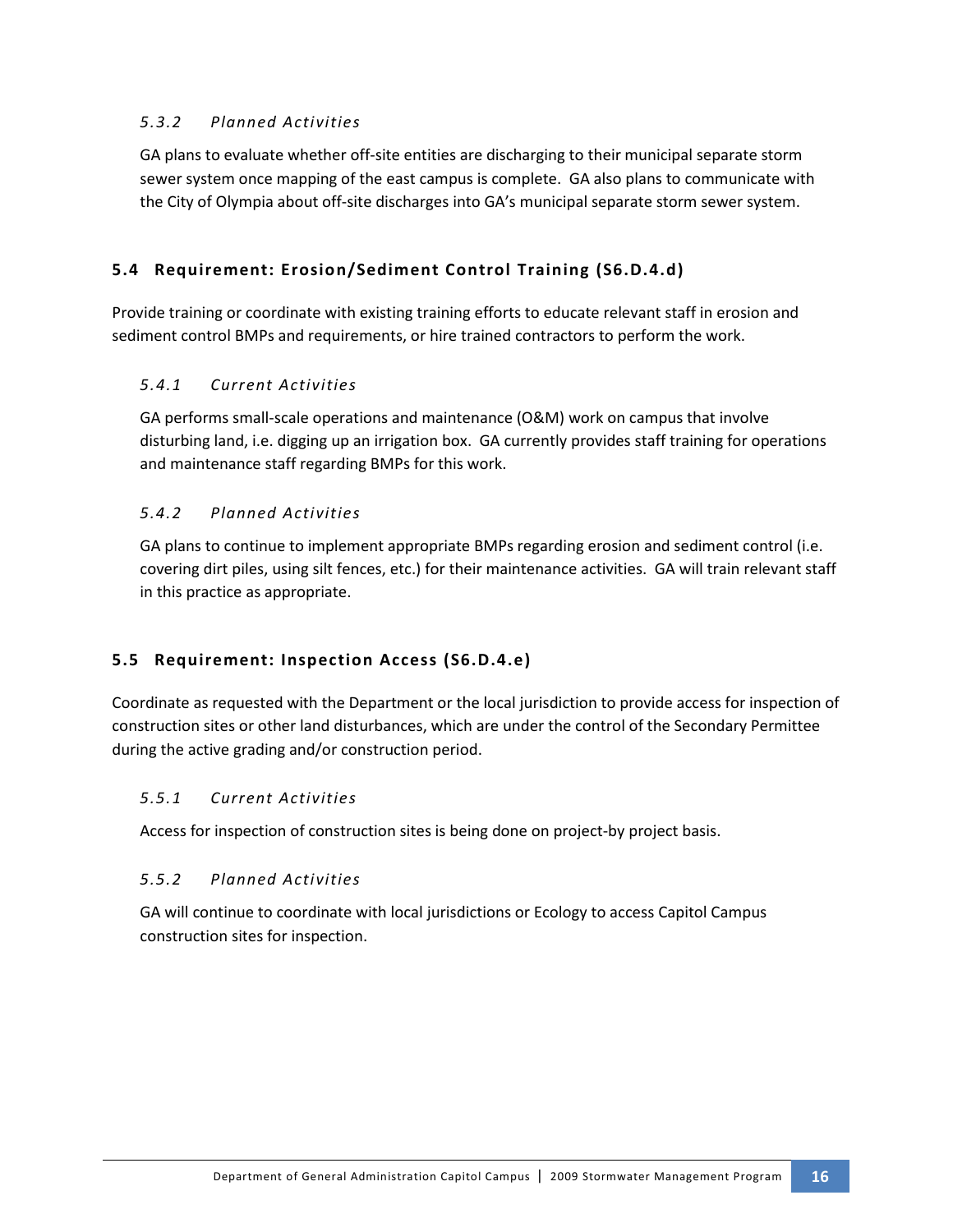|                 | Table 5-1. Construction Site Stormwater Runoff Control Schedule            |                         |
|-----------------|----------------------------------------------------------------------------|-------------------------|
|                 | <b>Planned Activity</b>                                                    | <b>Permit Due Dates</b> |
| S6.D.4.a        | Compliance                                                                 |                         |
|                 | Review ordinances, rules, and regulations governing construction phase     |                         |
|                 | stormwater pollution prevention measures                                   | 2/16/2007               |
|                 | Identify any ordinances, rules or regulations requiring additional efforts | (Ongoing)               |
|                 | to be in compliance                                                        |                         |
|                 | Implement any necessary activities to be in compliance                     |                         |
| S6.D.4.b        | <b>NPDES Permit for Construction</b>                                       |                         |
|                 | Ensure GA construction projects obtain coverage under NPDES General        | 2/16/2007               |
|                 | Permit for Stormwater Discharges Associated with Construction              | (Ongoing)               |
|                 | Activities                                                                 |                         |
| <b>S6.D.4.c</b> | <b>Local Jurisdiction Coordination</b>                                     |                         |
|                 | Determine local jurisdictions with upcoming construction projects          |                         |
|                 | discharging to GA's municipal separate storm sewer systems                 | 2/16/2007               |
|                 | Coordinate with those local jurisdictions to ensure compliance with        | (Ongoing)               |
|                 | ordinances, rules, and regulations                                         |                         |
| <b>S6.D.4.d</b> | <b>Erosion/Sediment Control Training</b>                                   |                         |
|                 | Define training needs                                                      | 2/16/2007               |
|                 | Provide staff training                                                     | (Ongoing)               |
| S6.D.4.e        | <b>Inspection Access</b>                                                   |                         |
|                 | Develop process for local jurisdictions or Ecology to access Capitol       |                         |
|                 | Campus construction sites for inspection                                   | 2/16/2007               |
|                 | Coordinate access to construction sites for inspection on project-by       | (Ongoing)               |
|                 | project basis                                                              |                         |
| S <sub>9</sub>  | <b>Reporting</b>                                                           |                         |
|                 | Prepare summary of construction site stormwater runoff control             | Annually, before        |
|                 | program status for inclusion in Annual Report                              | March 31                |

# **6. POST-CONSTRUCTION STORMWATER MANAGEMENT FOR NEW DEVELOPMENT AND REDEVELOPMENT**

This section discusses compliance with rules and regulations pertaining to post-construction stormwater pollution prevention measures.

# **6.1 Requirement: Compliance (S6.D.5.a)**

Comply with all relevant ordinances, rules and regulations of the local jurisdiction(s) in which the Secondary Permittee is located that govern post-construction stormwater pollution prevention measures.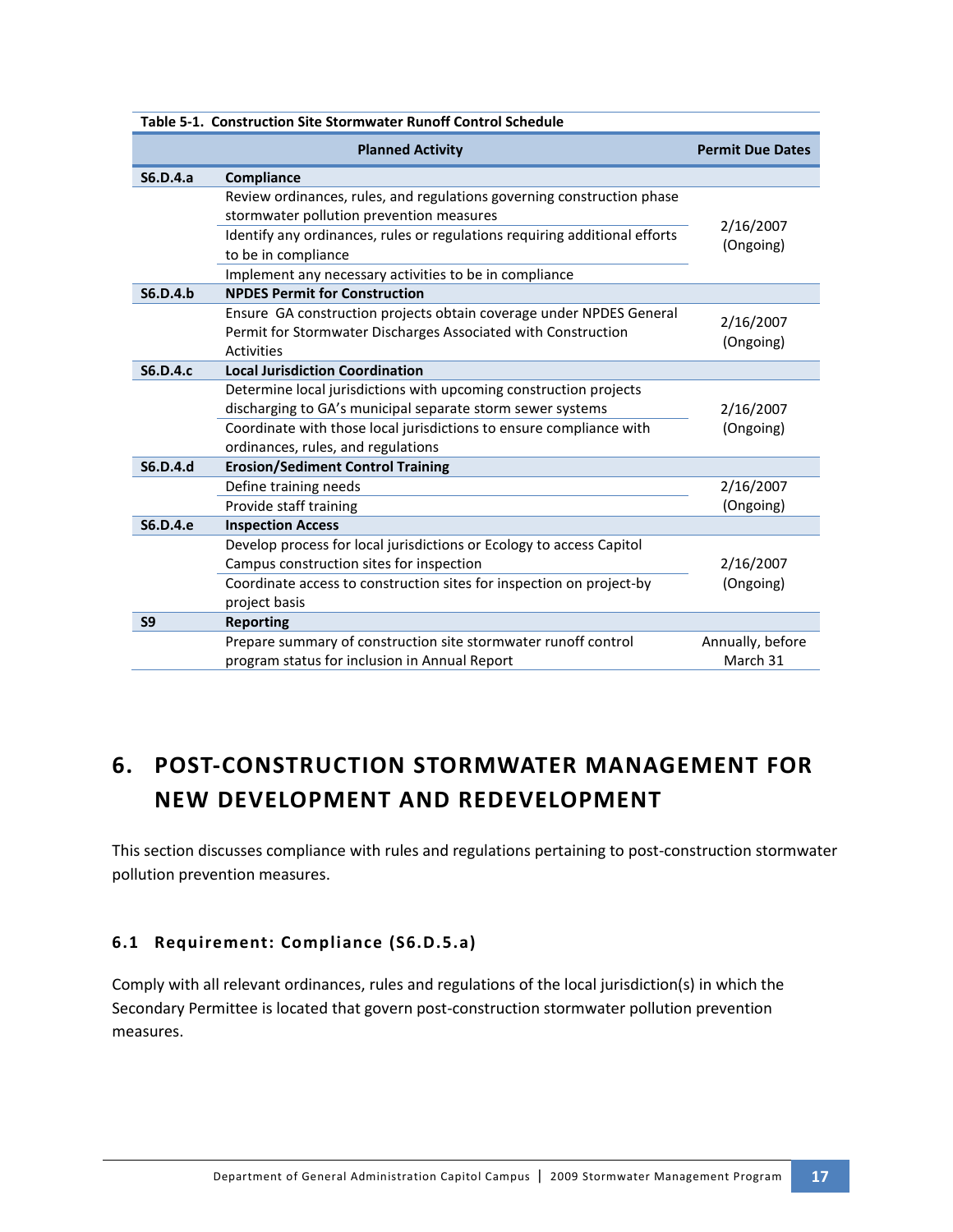### *6.1.1 Current Activities*

GA is in compliance with relevant ordinances, rules, and regulations that govern post-construction phase stormwater pollution prevention measures.

### *6.1.2 Planned Activities*

GA plans to continue its ongoing compliance with this program component.

# **6.2 Requirement: Local Jurisdiction Coordination (S6.D.5.b)**

Coordinate with the local jurisdiction regarding projects owned and operated by other entities which discharge into the Secondary Permittee's municipal separate storm sewer system, to assist the local jurisdiction with achieving compliance with all relevant ordinances, rules, and regulations of the local jurisdiction(s).

### *6.2.1 Current Activities*

There is presently no formal process in place.

### *6.2.2 Planned Activities*

GA will coordinate with the City of Olympia with regard to projects discharging to its municipal separate storm sewer systems.

| Table 6-1. Post-Construction Stormwater Management Schedule |                                                                                                                             |                              |
|-------------------------------------------------------------|-----------------------------------------------------------------------------------------------------------------------------|------------------------------|
|                                                             | <b>Planned Activity</b>                                                                                                     | <b>Permit Due Dates</b>      |
| S6.D.5.a                                                    | Compliance                                                                                                                  |                              |
|                                                             | Review ordinances, rules, and regulations governing post-construction<br>phase stormwater pollution prevention measures     |                              |
|                                                             | Identify any ordinances, rules or regulations requiring additional efforts<br>to be in compliance                           | 2/16/2007<br>(Ongoing)       |
|                                                             | Implement any necessary activities to be in compliance                                                                      |                              |
| S6.D.5.b                                                    | <b>Local Jurisdiction Coordination</b>                                                                                      |                              |
|                                                             | Determine local jurisdictions with projects discharging to GA's<br>municipal separate storm sewer systems                   | 2/16/2007                    |
|                                                             | Coordinate with those local jurisdictions to ensure compliance with<br>post-construction ordinances, rules, and regulations | (Ongoing)                    |
| S <sub>9</sub>                                              | Reporting                                                                                                                   |                              |
|                                                             | Prepare summary of post-construction site stormwater runoff control<br>program status for inclusion in Annual Report        | Annually, before<br>March 31 |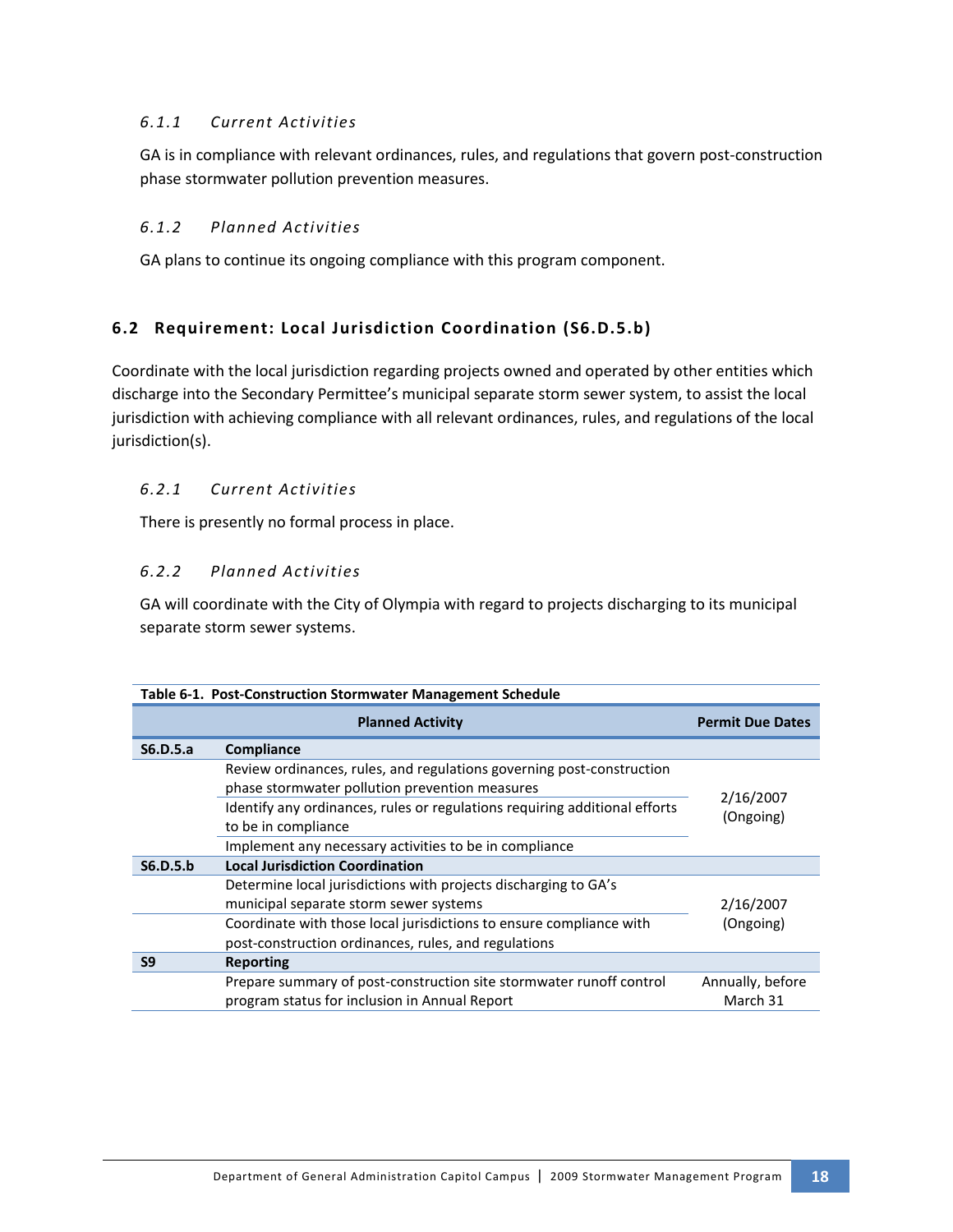# **7. POLLUTION PREVENTION AND GOOD HOUSEKEEPING FOR MUNICIPAL OPERATIONS**

This section discusses GA's current O&M activities that have been implemented to meet the Permit requirements. The section also identifies activities that GA plans to undertake to bring its current program into compliance with the Permit requirements.

# **7.1 Requirement: Implement O&M Plan (S6.D.6.a)**

No later than three years from the date of permit coverage, develop and implement a municipal O&M plan to minimize stormwater pollution from activities conducted by the Secondary Permittee. The O&M Plan shall include appropriate pollution prevention and good housekeeping procedures for all of the following operations, activities, and/or types of facilities that are present within the Secondary Permittee's boundaries.

i. Stormwater collection and conveyance system, including catch basins, stormwater sewer pipes, open channels, culverts, structural stormwater controls, and structural runoff treatment and/or flow control facilities. The O&M Plan shall address, but is not limited to: scheduled inspections and maintenance activities, including cleaning and proper disposal of waste removed from the system. Secondary Permittees shall properly maintain stormwater collection and conveyance systems owned or operated by the Secondary Permittee and regularly inspect and maintain all structural post-construction stormwater BMPs to ensure facility function.

For facilities located in Western Washington, Secondary Permittees shall establish maintenance standards that are as protective or more protective of facility function than those specified in Chapter 4 Volume V of the 2005 Stormwater Management Manual for Western Washington.

Secondary Permittees shall conduct spot checks of stormwater treatment and flow control facilities following a 24 hour storm event with a 10-year or greater recurrence interval.

- ii. Roads, highways, and parking lots. The O&M Plan shall address, but is not limited to: deicing, anti-icing, and snow removal practices; snow disposal areas; material (e.g. salt, sand, or other chemical) storage areas; all-season BMPs to reduce road and parking lot debris and other pollutants from entering the municipal separate storm sewer system.
- iii. Vehicle fleets. The O&M Plan shall address, but is not limited to: storage, washing, and maintenance of municipal vehicle fleets; and fueling facilities. Secondary Permittees shall conduct all vehicle and equipment washing and maintenance in a self-contained covered building or in designated wash and/or maintenance areas.
- iv. External building maintenance. The O&M Plan shall address, building exterior cleaning and maintenance including cleaning, washing, painting and other maintenance activities.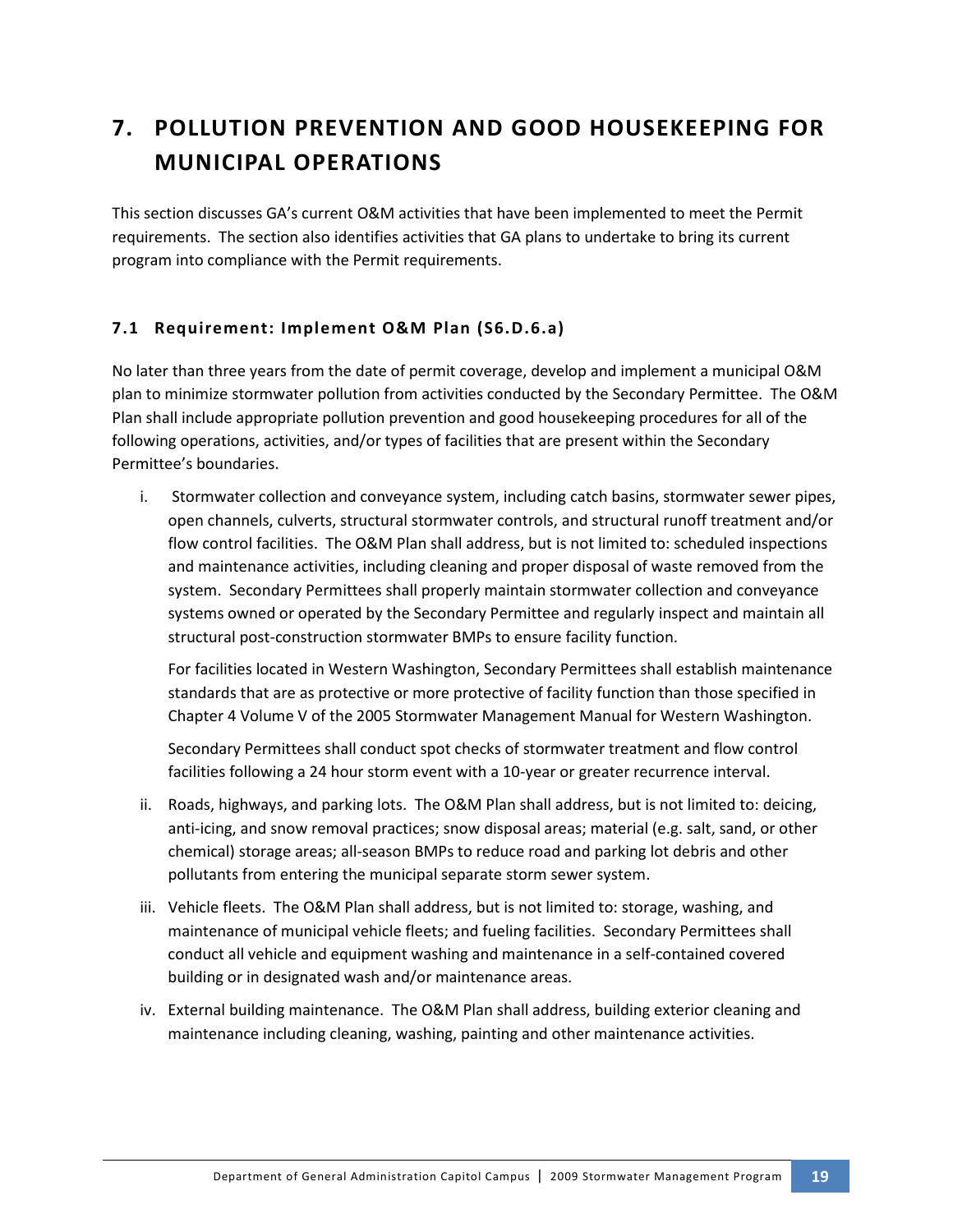- v. Parks and open space. The O&M Plan shall address, but is not limited to: proper application of fertilizer, pesticides, and herbicides; sediment and erosion control; BMPs for landscape maintenance and vegetation disposal; and trash management.
- vi. Material storage areas, heavy equipment storage areas, and maintenance areas. Secondary Permittees shall develop and implement a Stormwater Pollution Prevention Plan to protect water quality at each of these facilities owned or operated by the Secondary Permittee and not covered under the General NPDES Permit for Stormwater Discharges Associated with Industrial Activities or under another NPDES permit that covers stormwater discharges associated with the activity.
- vii. Other facilities that would reasonably be expected to discharge contaminated runoff. The O&M Plan shall address proper stormwater pollution prevention practices for each facility.

### *7.1.1 Current Activities*

GA currently has an O&M Program in place. The items discussed in Section 7.1 above are addressed in the O&M Program as follows:

*Stormwater Collection and Conveyance Systems -* Maintenance activities which include cleaning and proper disposal of waste removed from the system is managed by the use of the Buildings and Grounds Preventative Maintenance Program. The program establishes, tracks, and records the time and materials associated with tasks. Scheduled inspections required under Permit conditions will be managed through the Preventative Maintenance Program.

*Roads, Highways and Parking Lots -* The Buildings and Grounds Preventative Maintenance Program is used to manage routine street sweeping and cleaning practices. The program establishes, tracks, and records the time and materials associated with tasks. Deicing procedures, specific approved areas for deicing application, and approved and reviewed deicing materials have been documented and training is provided to affected staff.

*Vehicle Fleets -* The State Motor Pool has a drop off / pick up location on the Capitol Campus for vehicle rental. Only detailing of windows and interior vacuuming activities are performed at the Capitol Campus site. Procedures and training are provided to staff on the methods to minimize and control environmental issues associated with detailing activities and spill response procedures.

*External Building Maintenance -* The Buildings and Grounds Preventative Maintenance Program is used to manage routine external building maintenance and cleaning practices. The program establishes, tracks, and records the time and materials associated with tasks. Procedures and training are provided to staff on methods to minimize and control environmental issues associated with cleaning, washing and painting activities.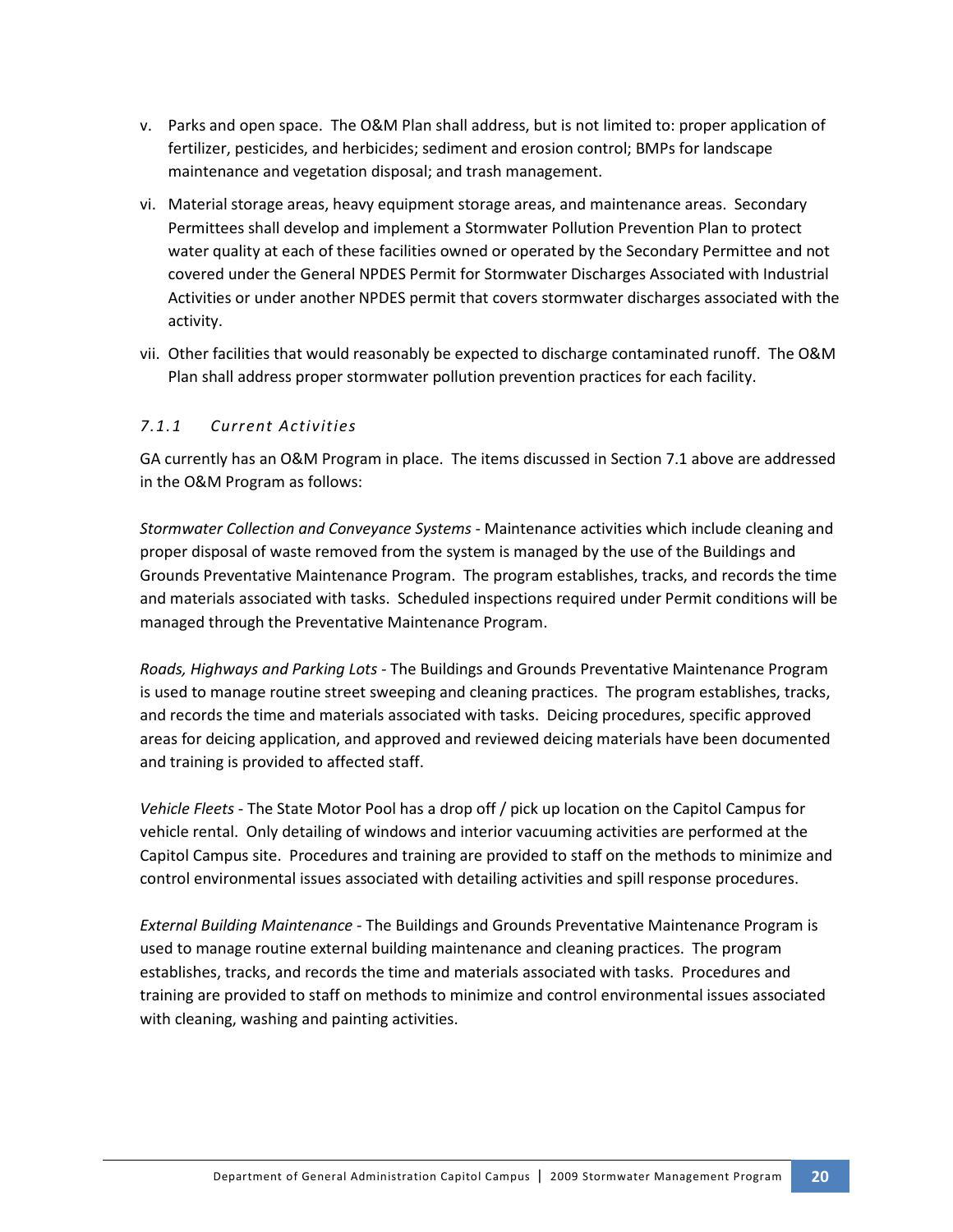*Parks and Open Spaces -* The Buildings and Grounds Preventative Maintenance Program is used to manage the proper application of fertilizer, pesticides and herbicide practices. The program establishes, tracks, and records the time and materials associated with tasks. An Integrated Pest Management Plan is in place with certification training for all herbicide/pesticide application, notifications and posting requirements. A composting program assists with the management of vegetation disposal.

*Material Storage Areas, Heavy Equipment Storage Areas and Maintenance Areas -* Material storage areas, heavy equipment storage areas and maintenance areas are covered under the Buildings and Grounds Emergency Action Plan for spill response and environmental response actions. Proper storage, segregation of chemical storage, material handling procedures and spill reporting and response training is provided to affected staff.

# *7.1.2 Planned Activities*

GA's current O&M Plan will be reviewed and updated as necessary to incorporate new pollution prevention and good housekeeping procedures.

# **7.2 Requirement: NPDES Permit for Industrial Activities (S6.D.6.b)**

From the date of coverage under this Permit, Secondary Permittees shall also have permit coverage for all facilities owned, or operated by the Secondary Permittee that are required to be covered under the General NPDES Permit for Stormwater Discharges Associated with Industrial Activities.

### *7.2.1 Current Activities*

GA does not perform industrial activities.

### *7.2.2 Planned Activities*

GA does not perform industrial activities.

# **7.3 Requirement: O&M Plan Compliance (S6.D.6.c)**

The O&M Plan shall include sufficient documentation and records as necessary to demonstrate compliance with the O&M Plan requirements in S6.D.6.a.i through vii above.

# *7.3.1 Current Activities*

As discussed in Section 7.1, GA has an established O&M Plan in place which addresses these requirements. In summary, GA's Building and Grounds staff maintains the Capitol Campus' stormwater system, streets, buildings, open spaces, and material storage areas. These areas are cleaned as needed and all waste materials are properly disposed.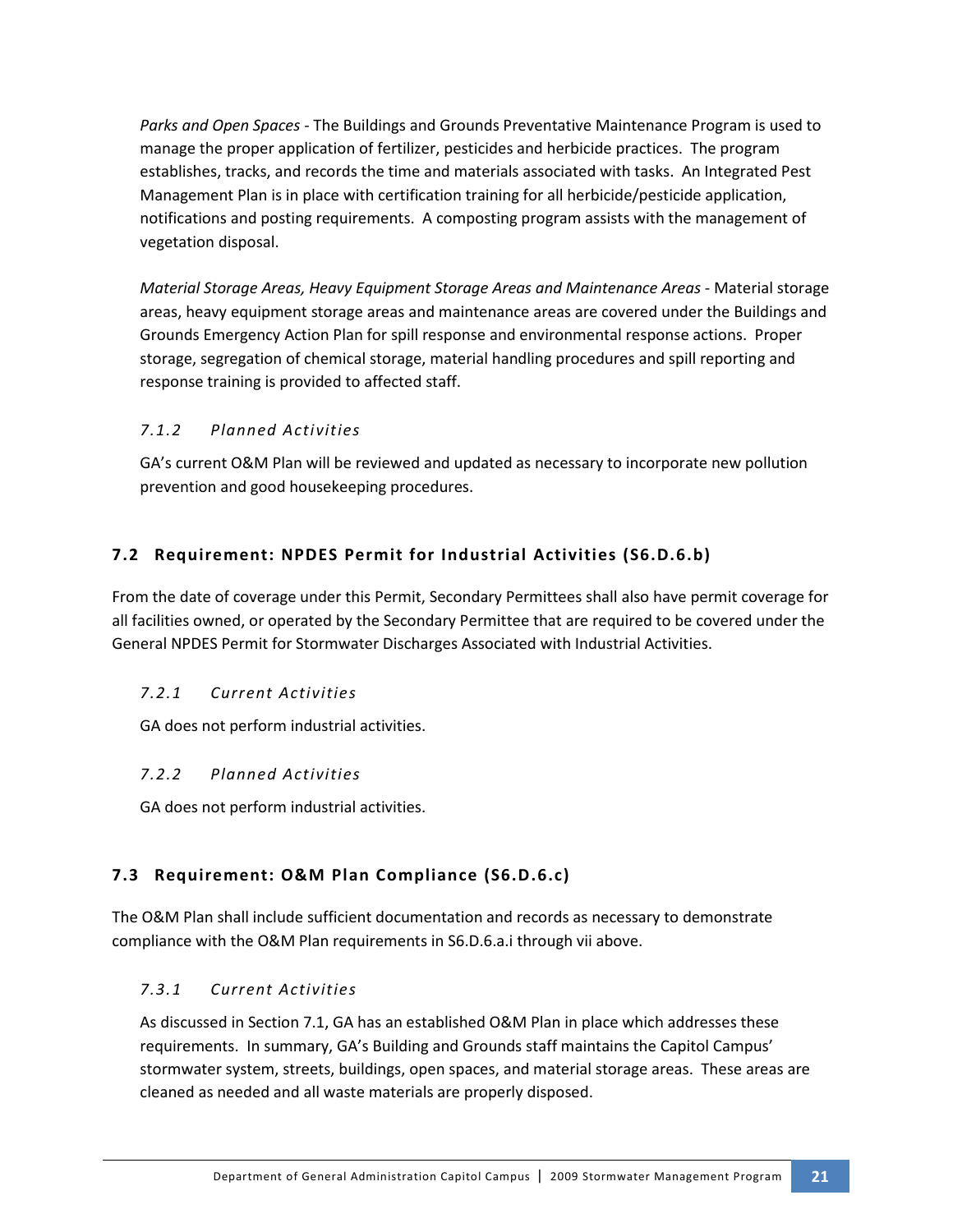### *7.3.2 Planned Activities*

GA will update its current O&M Plan to include sufficient documentation to demonstrate compliance with Permit requirements.

# **7.4 Requirement: O&M Training (S6.D.6.d)**

Train all employees whose construction, operations, or maintenance job functions may impact stormwater quality. The training shall address:

- i. The importance of protecting water quality,
- ii. The requirements of this Permit,
- iii. Operation and maintenance requirements,
- iv. Inspection procedures,
- v. Ways to perform their job activities to prevent or minimize impacts to water quality, and
- vi. Procedures for reporting water quality concerns, including potential illicit discharges.

### *7.4.1 Current Activities*

GA currently provides O&M training to all pertinent staff. Records are kept of staff training.

### *7.4.2 Planned Activities*

GA plans to incorporate protection of stormwater education into its O&M Program as needed. This will include educating staff on IDDE, proper BMP use, and general water quality protection measures. GA will train O&M staff, as appropriate.

| Table 7-1. Operations and Maintenance Schedule |                                                                        |                         |
|------------------------------------------------|------------------------------------------------------------------------|-------------------------|
|                                                | <b>Planned Activity</b>                                                | <b>Permit Due Dates</b> |
| S6.D.6.a                                       | <b>Implement O&amp;M Plan</b>                                          |                         |
|                                                | Evaluate current stormwater pollution prevention and O&M Plan          |                         |
|                                                | Identify O&M activities listed in S6.D.6.a not addressed in Plan       | 2/16/2010               |
|                                                | Update O&M Plan                                                        |                         |
|                                                | Implement new activities outlined in O&M Plan                          |                         |
| S6.D.6.b                                       | <b>NPDES Permit for Industrial Activities - DOES NOT APPLY</b>         |                         |
|                                                | Ensure permit coverage for all facilities required to be covered under |                         |
|                                                | the General NPDES Permit for Stormwater Discharges Associated with     | N/A                     |
|                                                | <b>Industrial Activities</b>                                           |                         |
| <b>S6.D.6.c</b>                                | <b>O&amp;M Plan Compliance</b>                                         |                         |
|                                                | Review O&M Plan for compliance with S6.D.6.a.i through S6.D.6.a.vii of |                         |
|                                                | Permit                                                                 | 2/16/2010               |
|                                                | Develop tracking system for inspections, maintenance and repairs       |                         |
|                                                | Include tracking documentation in O&M Plan                             |                         |
| S6.D.6.d                                       | <b>O&amp;M Training</b>                                                |                         |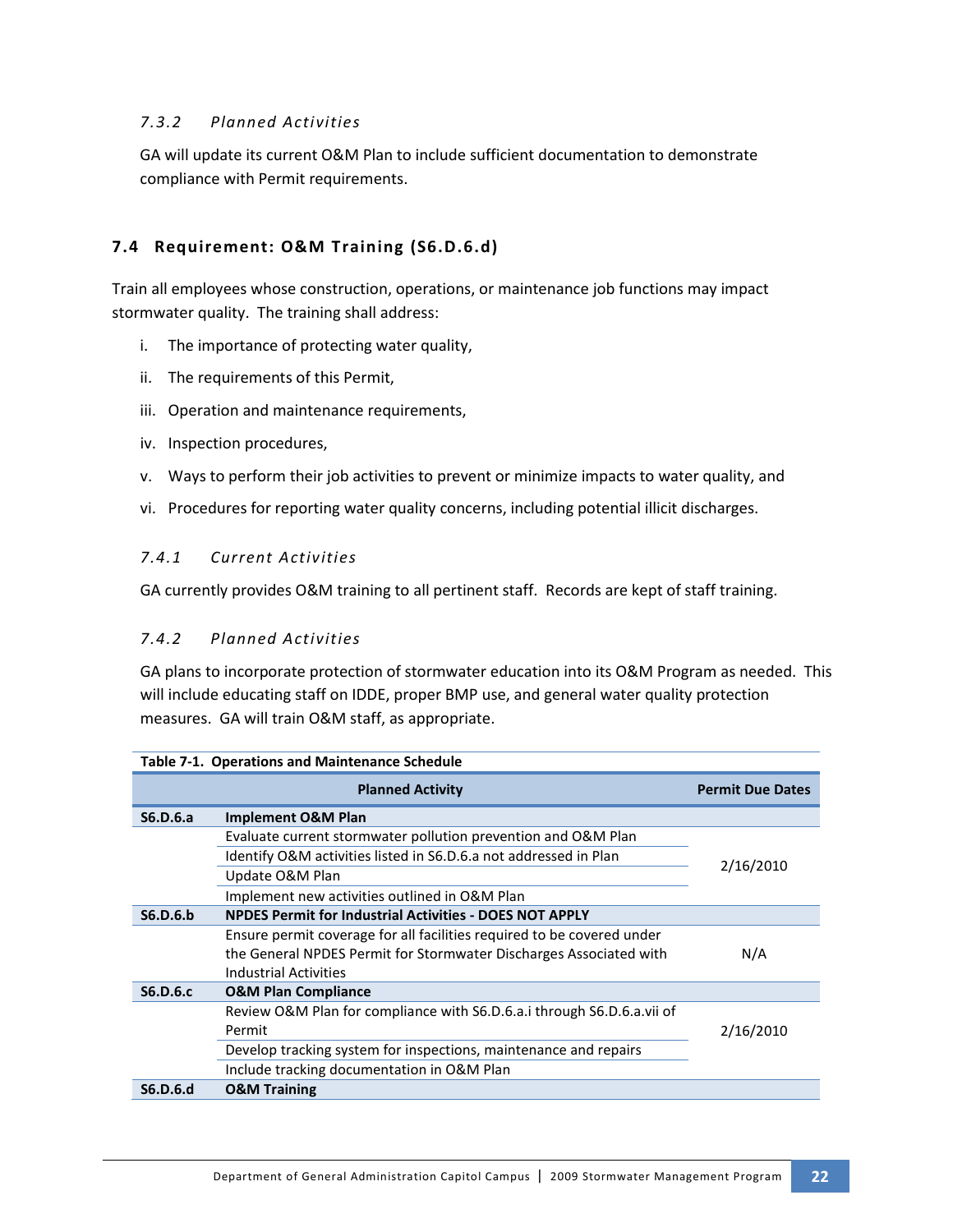| <b>Table 7-1. Operations and Maintenance Schedule</b> |                                                                                                                                                                                                       |                              |
|-------------------------------------------------------|-------------------------------------------------------------------------------------------------------------------------------------------------------------------------------------------------------|------------------------------|
|                                                       | <b>Planned Activity</b>                                                                                                                                                                               | <b>Permit Due Dates</b>      |
|                                                       | Review current training program for all staff whose construction,<br>operations, or maintenance job functions may impact stormwater<br>quality<br>Define training needs<br>Implement training program | 2/16/2010                    |
| S <sub>9</sub>                                        | <b>Reporting</b>                                                                                                                                                                                      |                              |
|                                                       | Prepare summary of O&M program status for inclusion in Annual<br>Report                                                                                                                               | Annually, before<br>March 31 |

# **8. COMPLIANCE WITH TOTAL MAXIMUM DAILY LOAD REQUIREMENTS**

The following requirements apply if an applicable Total Maximum Daily Load (TMDL) is approved for stormwater discharges from municipal separate storm sewer systems owned or operated by the Permittee. Applicable TMDLs are TMDLs which have been approved by EPA on or before the date permit coverage is granted. All Permittees shall be in compliance with the requirements of applicable TMDLs.

# **8.1 Requirement: Compliance with TMDLs in Appendix 2 (S7.A)**

For applicable TMDLs listed in Appendix 2 of the Permit, affected permittees shall comply with the specific requirements identified in Appendix 2. Each Permittee shall keep records of all actions required by this Permit that are relevant to applicable TMDLs within their jurisdiction. The status of the TMDL implementation shall be included as part of the annual report submitted to Ecology. Where monitoring is required in Appendix 2 of the Permit, the Permittee shall conduct the monitoring according to a Quality Assurance Project Plan (QAPP) approved by Ecology.

# *8.1.1 Current Activities*

There are no applicable TMDLs listed in Appendix 2 of the Permit.

# *8.1.2 Planned Activities*

No activities are planned, as there are no applicable TMDLs listed in Appendix 2 of the Permit.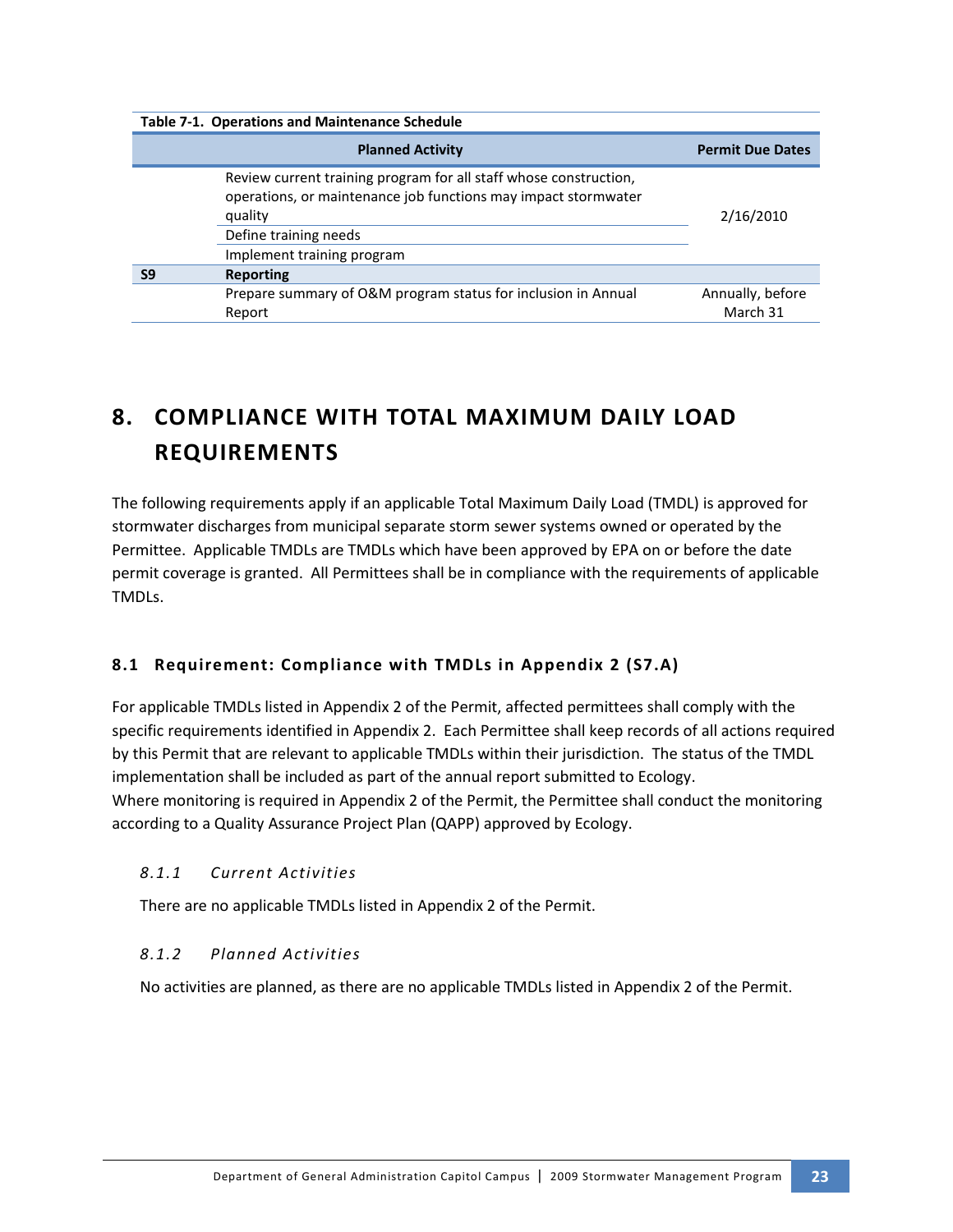# **8.2 Requirement: Compliance with TMDLs Not in Appendix 2 (S7.B)**

For applicable TMDLs not listed in Appendix 2 of the Permit, compliance with this Permit shall constitute compliance with those TMDLs.

# *8.2.1 Current Activities*

Currently, Ecology is developing TMDL's for the Deschutes River/Capitol Lake Basin. GA has been involved with Ecology and other agencies regarding the potential TMDL criteria for Capitol Lake.

GA has taken an active role in improving the water quality of the Capitol Lake Basin. In 1997, the GA formed the Capitol Lake Adaptive Management Plan (CLAMP) Steering Committee to help with the long-term management of Capitol Lake. The committee is comprised of the cities of Tumwater and Olympia, Thurston County, the Port of Olympia, Squaxin Island Tribe, and the Washington State Departments of Fish and Wildlife, Ecology, and Natural Resources. The committee created a 10-year lake management plan which identifies 14 objectives for improving water quality, fish and wildlife habitat, and public recreational opportunities, while also managing for flood control, sediment deposits and the adjacent infrastructure. The committee also strives to communicate with the public and stakeholders on a regular basis. The committee's key actions identified for 2007 included continued work with Ecology and Thurston County concerning water quality of Capitol Lake. (GA, 2007)

# *8.2.2 Planned Activities*

Once TMDL's are established, GA will monitor stormwater as required by the stormwater discharge permit. GA shall monitor in accordance with Ecology's "How to do Stormwater Sampling, a Guide for Industrial Facilities" (Ecology, 2002) (Appendix A). In addition, GA will report these findings to Ecology as required. If monitoring determines that the stormwater exceeds established TMDLs, GA and Ecology will meet to discuss resolution.

# **8.3 Requirement: Future TMDLs Approved by EPA (S7.C)**

For TMDLs that are approved by EPA after this Permit is issued, Ecology may establish TMDL related permit requirements through future permit modification if Ecology determines implementation of actions, monitoring or reporting necessary to demonstrate reasonable further progress toward achieving TMDL waste load allocations, and other targets, are not occurring and shall be implemented during the term of this Permit or when this Permit is reissued. Permittees are encouraged to participate in development of TMDLs within their jurisdiction and to begin implementation.

# *8.3.1 Current Activities*

GA has been involved with Ecology and other agencies regarding the potential TMDL criteria for Capitol Lake and will continue to stay up-to-date on the progress of TMDL development.